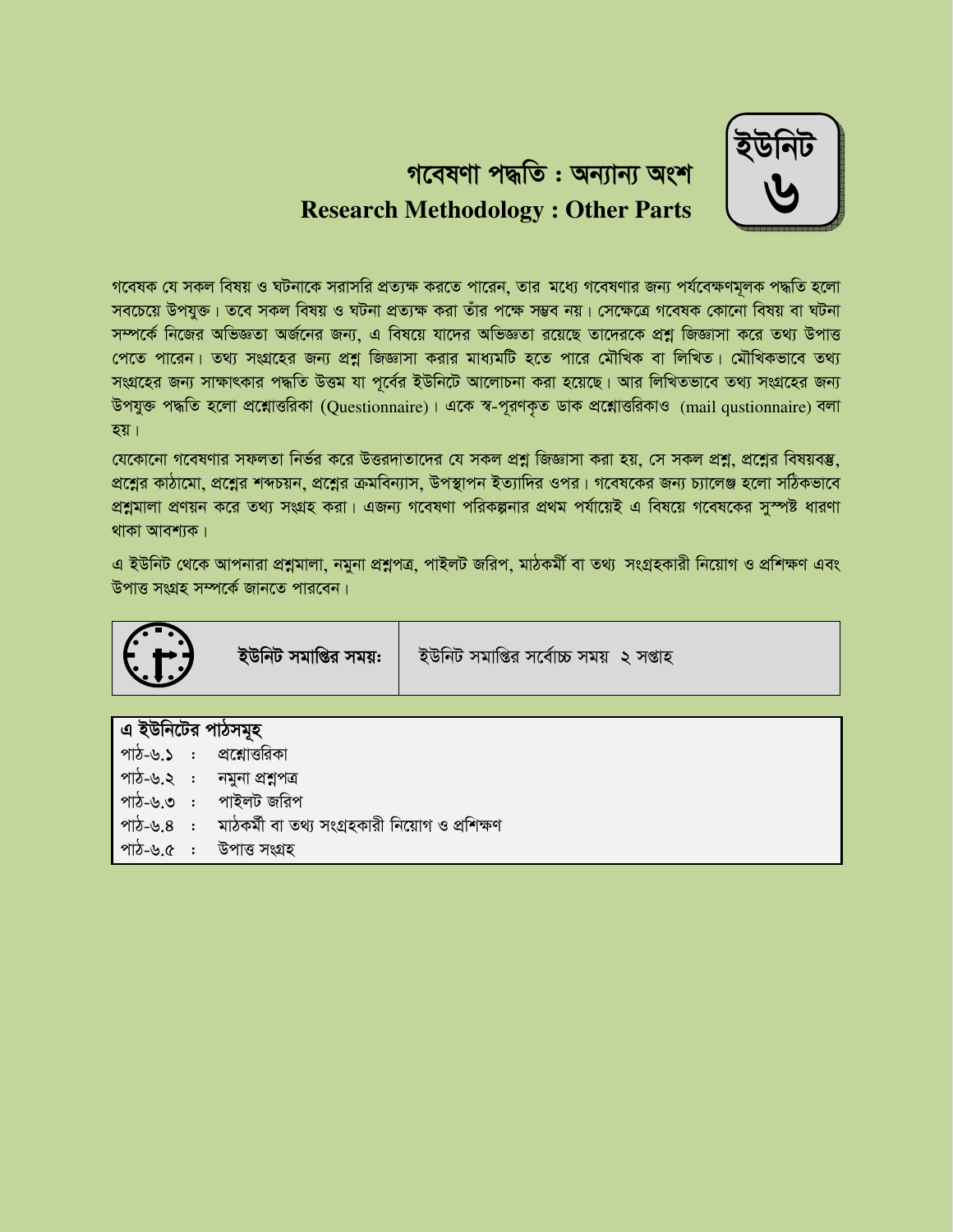

• প্রশ্নোত্তরিকা সম্পর্কে বিশদভাবে বর্ণনা করতে পারবেন।

#### প্রশ্নোত্তরিকা সংজ্ঞা

#### **Definition of Questionnaire**

সাধারণভাবে প্রশ্নোত্তরিকা হলো কোনো একটি সমস্যার বিভিন্ন বিষয় সম্পর্কে জানার জন্য নির্ধারিত সকল প্রশ্নের সমন্বয়। অর্থাৎ যে সকল প্রশ্নের মাধ্যমে একটি নির্দিষ্ট সমস্যার সবদিক সম্পর্কে জানা সম্ভব, সে সকল প্রশ্নের সেটকে প্রশ্নোত্তরিকা বলে, এটাকে প্রশ্নমালাও বলে। এর দ্বারা উত্তরদাতা কারো সাহায্য ছাড়াই নিজে নিজে প্রশ্নমালা পূরণ করে থাকেন। অর্থাৎ প্রশ্নমালা হলো কতগুলো প্রশ্নের সমন্বয়ে গঠিত একটি ফরম, যা উত্তরদাতা নিজেই পূরণ করে প্রশ্নের উত্তর প্রদান করেন। এটি উত্তরদাতার কাছে সরাসরি পৌঁছে দেওয়া হয় অথবা ডাকযোগে পাঠানো হয় এবং উত্তরদাতা সেটি পূরণ করে গবেষকের ঠিকানা সম্বলিত ডাকটিকিটযুক্ত ফেরত খামে প্রেরণ করেন। এতে উত্তরদাতার ব্যয় ও ঝামেলা কম হয়। প্রায়ই আমরা কোনো না কোনোভাবে প্রশ্নমালা পূরণের অভিজ্ঞতা সঞ্চয় করে থাকি। যেমন- ব্যাংকে হিসাব খোলা, বিশ্ববিদ্যালয়ে ভর্তি, চাকরির জন্য আবেদনপত্র পূরণ ইত্যাদি। তবে ব্যবসায় গবেষণায় ব্যবহৃত প্রশ্নমালা প্রণয়ন ও পূরণের ক্ষেত্রে আরো বেশি বিধিবদ্ধ নিয়ম অনুসরণ করতে হয়।

একইসাথে অনেক বেশি সংখ্যক ব্যক্তির কাছ থেকে নৈব্যক্তিকভাবে ও দ্রুততার সাথে কোনো বিষয়ে তথ্য সংগ্রহের জন্য প্রশ্নমালার মাধ্যমে পরিচালিত জরিপ একটি জনপ্রিয় পদ্ধতি।

## প্রশ্নোত্তরিকা প্রণয়নে প্রভাব বিস্তারকারী উপাদানসমূহ

## **Factors Influencing Questionnaire**

যে সকল উপাদান প্রশ্নমালায় প্রভাব বিস্তার করে তা নিম্নে আলোচনা করা হলো-

- (১) প্রশ্নমালার আঙ্গিক (Questionnaire Format): অভিজ্ঞতায় দেখা গেছে যে, টাইপ করে ফটোকপি করা প্রশ্নমালার তুলনায় ছাপানো প্রশ্নমালায় উত্তরপ্রাপ্তির হার বেশি হয়ে থাকে। উত্তরদাতা পরিচ্ছন্ন ও সংক্ষিপ্ত প্রশ্নমালা বেশি পছন্দ করে।
- (২) **প্রশ্নমালার দৈর্ঘ্য (Questionnaire Length**): একটি প্রশ্নমালার দৈর্ঘ্য এমন হওয়া উচিৎ, যাতে করে তা পূরণ করতে উত্তরদাতার আধা ঘণ্টার বেশি সময় না লাগে।
- (৩) প্র**চ্ছদপত্র (Cover Letter): প্রশ্ন**যালার সাথে একটি প্রচ্ছদপত্র থাকলে উত্তরদাতা প্রশ্নের উত্তর প্রদানে বেশি উৎসাহিত হয়।
- $(8)$  প্রশ্নমালা পূরণে সহজসাধ্যতা (Ease of Completing the Questionnaire): প্রশ্নমালাকে সহজসাধ্য হতে হবে, যাতে উত্তরদাতা স্বাচ্ছন্দ্যের সাথে তা পূরণ করতে পারে।
- (৫) উত্তরদানে উদ্বুদ্ধকরণ (Inducements to Reply): প্রশ্নমালা যদি উত্তরদাতাকে আকৃষ্ট না করে, তবে তিনি তা পূরণে আগ্রহ পাবেন না।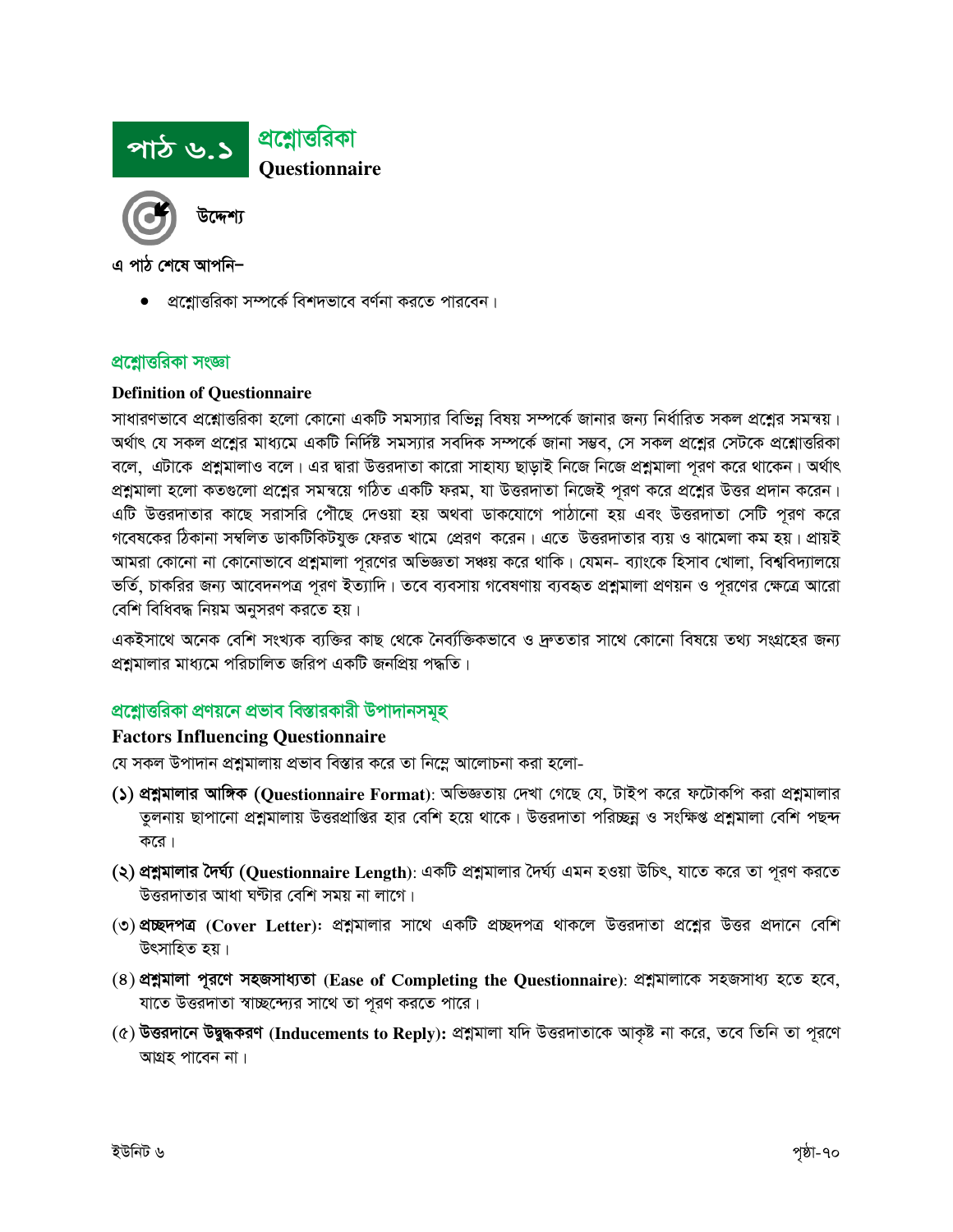- (৬) উত্তরদাতার প্রকৃতি (Nature of the Respondents): প্রশ্নমালা পূরণ করে ফেরত পাঠানোর বিষয়টি দ্বিমাত্রিক- যারা বিষয়ের পক্ষে, তারা বেশি উত্তর পাঠান আর যারা উদাসীন তারা কম উত্তর পাঠান।
- (৭) প্রশ্নমালা প্রেরণের সময় (Time of Mailing Questionnaire): উত্তরদাতার সুবিধামত সময়ে প্রশ্নমালা প্রেরণ না করলে উত্তর পাবার সম্ভাবনা থাকে না।
- (৮) ফলো-আপ ও স্মরণ করে দেওয়া (Follow-up and Reminders): অভিজ্ঞতায় দেখা গেছে, প্রশ্নমালা উত্তরদাতার নিকট পৌছানোর পর তাঁকে ফলো-আপ ও স্মরণ করে দিলে উত্তর পাবার হার বেড়ে যায় প্রায় ২০ শতাংশ।

# প্রশ্নোত্তরিকার সুবিধা ও অসুবিধা

## (Advantages and Disadvantages of Questionnaire)

প্রশ্নমালার কিছু সুবিধা ও অসুবিধা আছে। নিম্নে তা আলোচনা করা হলো:

প্রশ্নমালার সুবিধা (Advantages of Questionnaire):

- স্বল্প ব্যয় (Low cost)  $\bullet$
- সময় সাশ্রয় (Time savings)  $\bullet$
- পক্ষাপাতজনিত ভ্ৰান্তিহ্ৰাস (Reduction in biasing error)
- $\bullet$  নামহীনতা (Anonymity)
- চিন্তাভাবনামূলক উত্তর ও আলোচনার সুযোগ (Opportunity for considered answers and consultation)
- প্ৰমিত শব্দায়ন (Standardized wording)
- সহজগম্যতা (Accessibility)

প্ৰশ্নমালার অসুবিধা (Disadvantages of Questionnaire):

- $\bullet$  উত্তর প্রদানের নিম্নহার (Low response rate)
- $\bullet$  নমনীয়তার অভাব (Lack of flexibility)
- $\bullet$  সহজ প্রশ্নাবলির প্রয়োজন (Need easy Questions)
- শুধু মৌখিক আচরণ (Verbal behaviour only)
- উত্তরদাতার পরিবেশের ওপর নিয়ন্ত্রণহীনতা (No control over respondents' environment)
- পক্ষাপাতমূলক নমুনা নিৰ্বাচন (Biased sample selection)

এখন জানা দরকার যে, একটি প্রশ্নমালায় কী ধরনের প্রশ্ন অন্তর্ভুক্ত থাকে। অন্যভাবে বলা যায়, একটি প্রশ্নমালায় কত ধরনের বা ফরম্যাটের প্রশ্ন থাকতে পারে।

## প্রশ্নমালার প্রকারভেদ (Types of Questionnaire)

তথ্য প্রকাশের প্রকৃতির ওপর ভিত্তি করে প্রশ্ন তিন প্রকার। যথা :

- (ক) প্ৰাথমিক প্ৰশ্ন (Primary questions)
- (খ) মাধ্যমিক প্ৰশ্ন (Secondary questions)
- (গ) চূড়ান্ত প্ৰশ্ন (Tertiary questions)

মুক্ত সাড়া (free response) দেওয়ার ভিত্তিতে দুইভাগে ভাগ করা যায়। যথা:

- (ক) প্ৰান্তখোলা প্ৰশ্ন (Open-ended questions)
- (খ) প্ৰান্তবন্ধ প্ৰশ্ন (Closed-ended questions)

তথ্য প্রাপ্তির অম্বেষণের ভিত্তিতে আবার দুইভাগে ভাগ করা যায়। যথা:

(ক) প্ৰত্যক্ষ বা ব্যক্তিগত প্ৰশ্ন (Direct/ personal questions)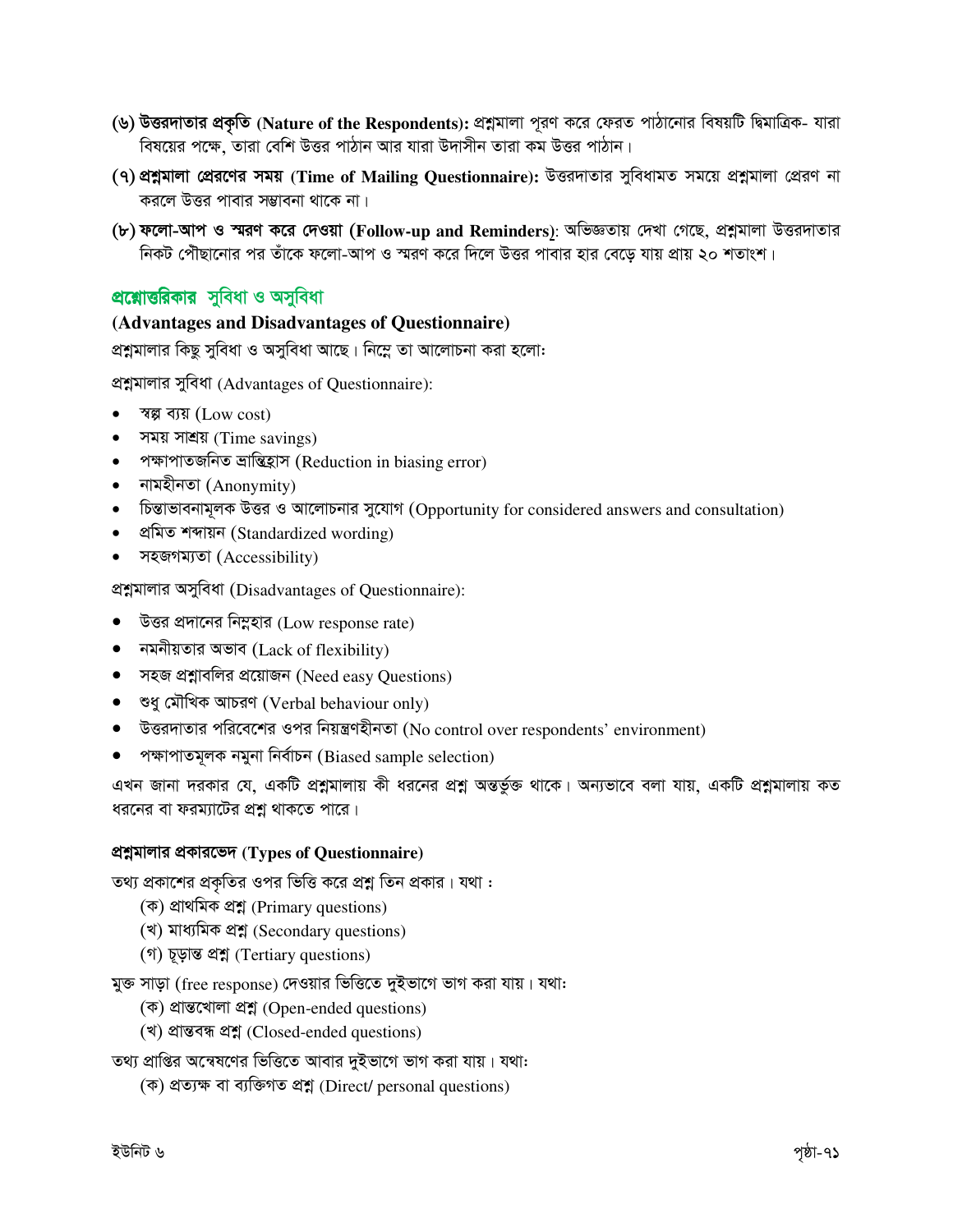(খ) পরোক্ষ বা অব্যক্তিগত প্রশ্ন (Indirect/impersonal questions)

সাডা বা প্রতিক্রিয়া পরিমাপের ভিত্তিতে তিন প্রকার। যথা:

- (ক) নামিক প্ৰশ্ন (Nominal questions)
- (খ) ক্রমপর্যায়সূচক প্রশ্ন (Ordinal questions)
- (গ) কাৰ্যান্তর প্রশ্ন (Interval questions)

অন্য প্রকার প্রশ্নাবলি (Other types of questions)

- (ক) সাপেক্ষ প্ৰশ্ন (Contingency questions)
- (খ) ছাঁকনি প্ৰশ্ন (Filter questions)
- (গ) দি-মুখি প্ৰশ্ন (Double-barreled questions)
- (ঘ) অম্পষ্ট, অনিৰ্দিষ্ট ও অনুমানমূলক প্ৰশ্ন (Ambigous, Imprecise and presumptive questions)
- (ঙ) কঠিন কথন প্ৰশ্ন (Difficult wording questions)
- (চ) বিমূর্ত প্রশ্ন (Abstract questions)
- (ছ) লিডিং প্ৰশ্ন (Leading questions)
- (জ) সংবেদনশীল প্ৰশ্ন (Sensitive questions)
- (ঝ) মেট্রিক্স প্রশ্ন (Matrix questions)

এখন আমাদের খুব সংক্ষেপে জানা দরকার প্রশ্নোত্তরিকা প্রণয়নের ধাপ বা পর্যায়। নিম্লে তা আলোচনা করা হলো।

#### প্রশ্নোত্তরিকা প্রণয়নের ধাপ (Steps in Questionnaire Construction)

সাধারণত যে সকল ধাপ/ পদক্ষেপ/ পর্যায় অনুসরণ করে প্রশ্নমালা প্রণয়ন করা হয়, সেগুলো হলো:

- (১) প্ৰস্তুতি গ্ৰহণ (Preparation)
- (২) প্ৰথম খসড়া প্ৰণয়ন (Constructing the first drafts)
- (৩) আত্ম-মূল্যায়ন (Self-evaluation)
- $(8)$  বাহ্যিক মূল্যয়ন (External evaluatin)
- (৫) শোধন/পরিমার্জন (Revision)
- (৬) পূৰ্ব-অভীক্ষা অথবা পাইলট স্টাডি (Pre-test or pilot study)
- (१) সংশোধন (Revision)
- (৮) দ্বিতীয় পূৰ্ব-অভীক্ষা (Second pre-testing)
- (৯) চূড়ান্ত ড্ৰাফট প্ৰস্তুতকরণ (Preparing final draft)

## সারসংক্ষেপ

প্রশ্নোত্তরিকা হলো কতগুলো প্রশ্নের সমন্বয়ে গঠিত একটি ফরম, যা উত্তরদাতা নিজেই পূরণ করে প্রশ্নের উত্তর দিয়ে থাকে। প্রশ্নমালার মাধ্যমে তথ্য সংগ্রহ একটি জনপ্রিয় পদ্ধতি। প্রশ্নমালায় বেশ কিছু উপাদান প্রভাব বিস্তার করে। প্রশ্নমালার মাধ্যমে তথ্যসংগ্রহে বেশ কিছু সুবিধা-অসুবিধা আছে। প্রশ্নমালায় বিভিন্ন প্রকার প্রশ্ন সন্নিবেশিত থাকে। প্রশ্নমালা প্রণয়নে একটি সুনির্দিষ্ট ধাপ অনুসরণ করা হয়।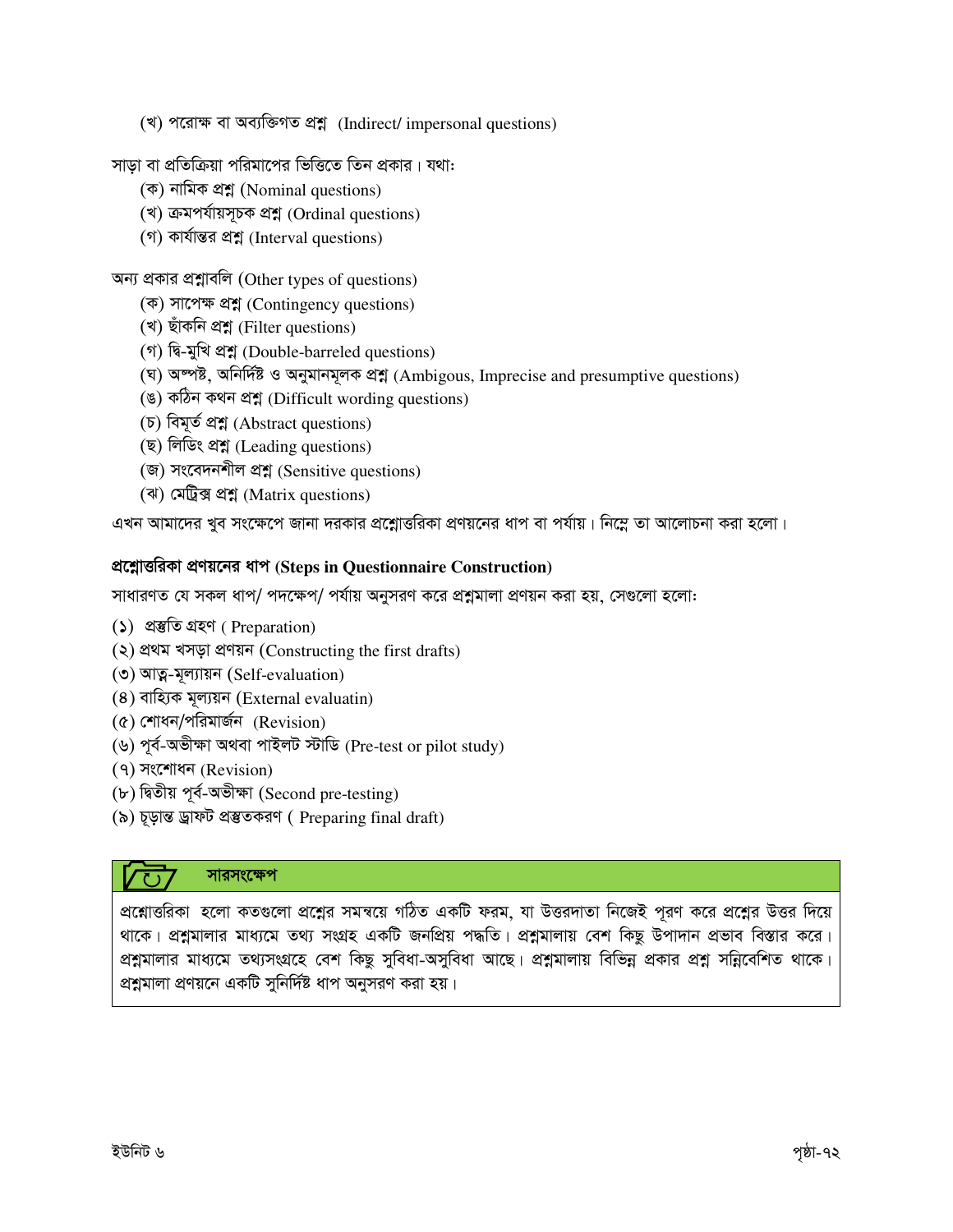

• নিজে নিজে একটি নমুনা প্রশ্নুপত্র প্রণয়ন করতে পারবেন।

## নমুনা প্রশ্নপত্র স্যামসাং মোবাইল সেট ক্রয়ের ওপর ক্রেতা জরিপ (Customer Survey on Samsung Mobile Phones)

#### সেকশন এ: ব্যক্তিগত তথ্যাদি

#### (Section A: Personal Information)

- $(5)$  নাম (Name):
- $(3)$  ঠিকানা  $(Address)$ :
- $(0)$  লিঙ্গ (Gender):



মহিলা (Female)

(8) বৈবাহিক অবস্থা (Marital Status)

অবিবাহিত (Single)

বিবাহিত (Marride)

বিধবা/ বিপত্নীক (Window/widower)

 $($ ৫) বয়স গ্রুপ (Age Group)

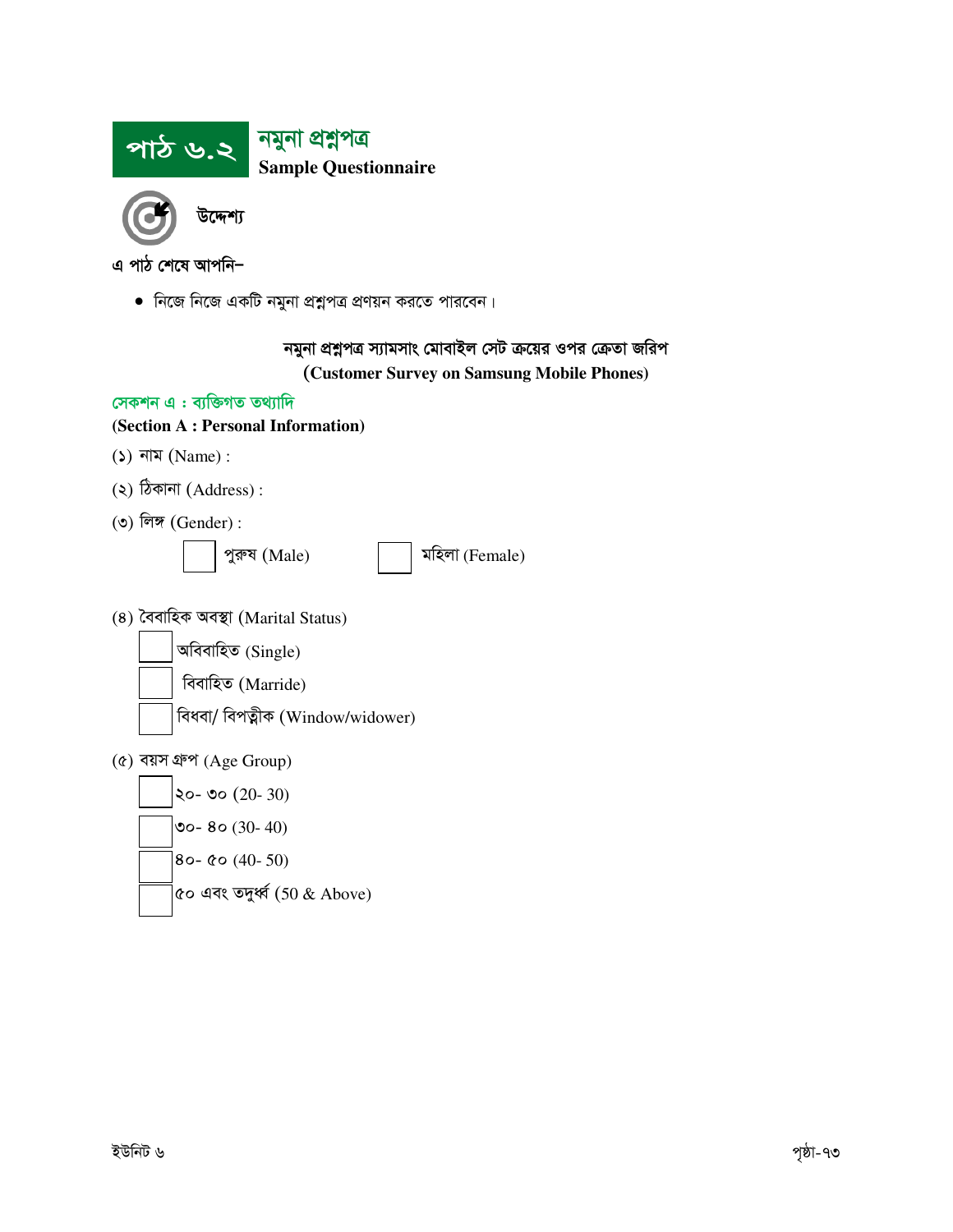| (৬) পেশা (Occupation)                                                                        |
|----------------------------------------------------------------------------------------------|
| আত্ন-নিৰ্ভর (Self-employed)                                                                  |
| পেশাজীবী<br>(Professional)                                                                   |
| বেতনভুক্ত কৰ্মচারী (Salaried)                                                                |
| গৃহিণী/ গৃহস্বামী (House wife/ Husband)                                                      |
| শিক্ষাৰ্থী (Student)                                                                         |
| অন্যান্য (Others)                                                                            |
| (৭) শিক্ষাগত স্তর (Education level)                                                          |
| বিশ্ববিদ্যালয় ডিগ্রি এবং তদুর্ধ্ব(University degree & above)                                |
| কলেজ (College)                                                                               |
| হাইস্কুল (Hight School)                                                                      |
| প্ৰাথমিক পৰ্যায় (Elementary level)                                                          |
| নিরক্ষর (Illiterate)                                                                         |
| (৮) আয় স্তর (প্রতিমাসে টাকায়) [Income level (per month in TK.)]                            |
| $\langle$ Tk.२०,००० ( $\langle$ Tk. 20000)                                                   |
| <tk.00,000 (<tk.="" 30000)<="" td=""></tk.00,000>                                            |
| <tk.&o,ooo (<tk.="" 50000)<="" td=""></tk.&o,ooo>                                            |
| ৫০,০০০ টাকার বেশি (Greater than Tk. 50000)                                                   |
| সেকশন বি : মোবাইল ফোন সম্পর্কিত তথ্যাদি (Section B: About Mobile Phone Information)          |
| (৯) আপনার কি মোবাইল ফোন আছে? (Do you have mobile phone?)                                     |
| য়াঁ (Yes)<br>না $(No)$                                                                      |
| (১০) আপনি কোন ব্র্যান্ডের মোবাইল ফোন ব্যবহার করেন? (Which brand of mobile phone do you use?) |
| নকিয়া (Nokia)<br>স্যামসাং (Samsung)<br>মাইক্রোম্যাক্স Micromax                              |
| শাওমি (Xiaomi)<br>হুয়াওয়ে(Hauwei)<br>অন্য ব্র্যান্ডের(Any other)                           |
|                                                                                              |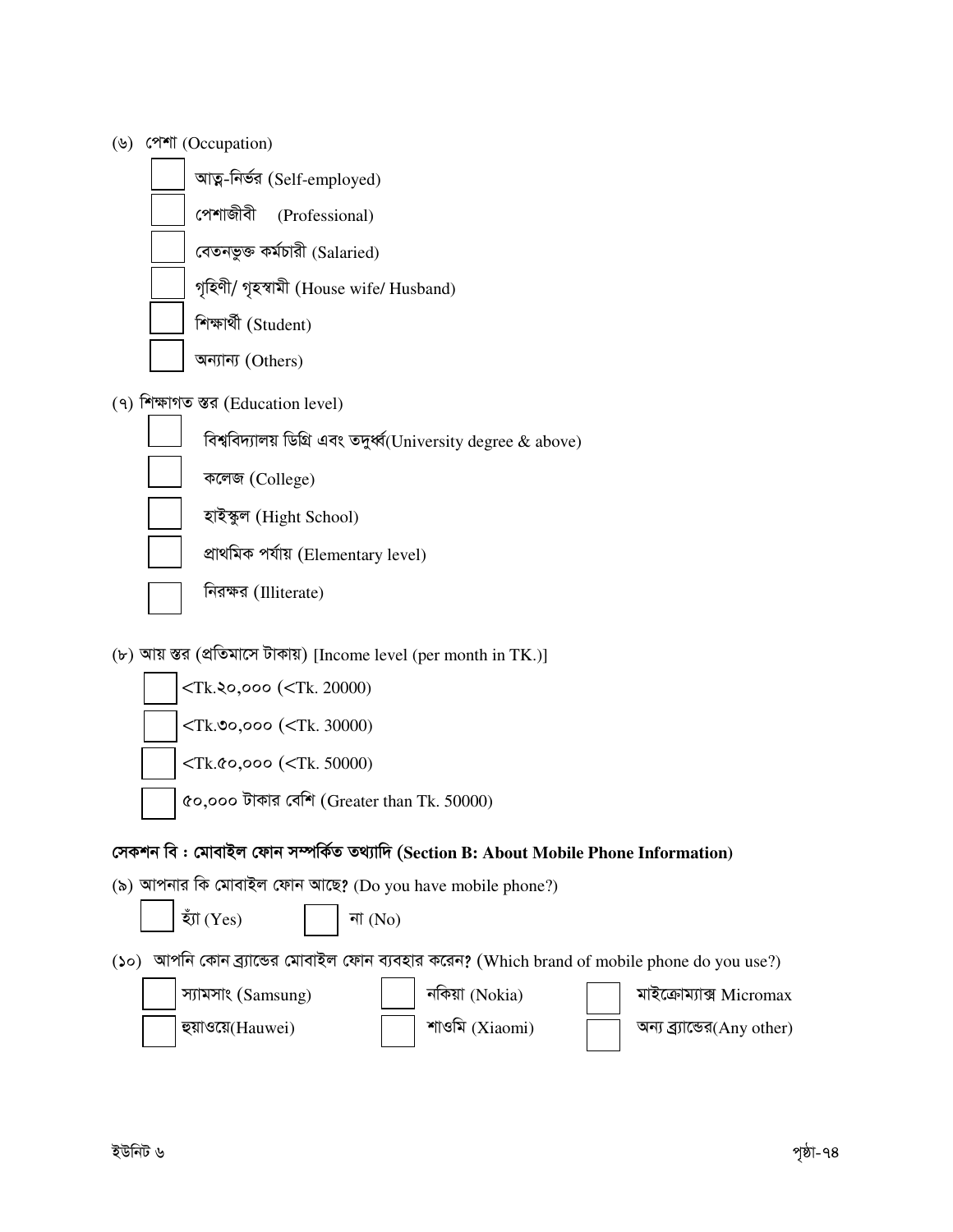| যদি আপনার উত্তর স্যামসাং হয়, তাহলে নিচের প্রশ্নগুলোর উত্তর দিন। (If your answer is samsung, then answer |  |  |  |  |  |  |
|----------------------------------------------------------------------------------------------------------|--|--|--|--|--|--|
| the following questions)                                                                                 |  |  |  |  |  |  |

(১১) স্যামসাং মোবাইল ফোন সম্পৰ্কে আপনি কী জানেন ? (What do you know about samsung mobile phone?)

|            | আমি কিছু জানি (I heard something)                                                                                                                     |
|------------|-------------------------------------------------------------------------------------------------------------------------------------------------------|
|            | আমি এতে আগ্রহী নয় (I do not interested in it)                                                                                                        |
|            | আমি এটি সম্পর্কে সব জানি (I know everything about it)                                                                                                 |
|            | আমি এটি সম্পৰ্কে জানি না, তবে জানতে চাই (I don`t know it, but I would like to know)                                                                   |
|            | আমি জানি না (I don`t know)                                                                                                                            |
|            | (১২) আপনি কেন স্যামসাং মোবাইল ফোন পছন্দ করেন ? (Why do you choose samsung mobile phones?)                                                             |
|            | দামের কারণে (Due to price)                                                                                                                            |
|            | গুণগত মানের কারণে (Due to quality)                                                                                                                    |
|            | নকশার কারণে (Due to design)                                                                                                                           |
|            | আমি জানি না (I don't know)                                                                                                                            |
|            | আমি এটি পছন্দ করি না (I don`t choose it)                                                                                                              |
| $(0\zeta)$ | মোবাইল ফোন কেনার সময় আপনার কাছে কোন তিনটি বৈশিষ্ট্য গুরুত্বপূর্ণ? (What three features are most<br>important to you when purchasing a mobile phone?) |
|            | নকশা (Design)                                                                                                                                         |
|            | অপারেটিং সিস্টেম (Operating system)                                                                                                                   |
|            | ব্ৰ্যান্ড (Brand)                                                                                                                                     |
|            | ক্যামেরা/ভিডিও সক্ষমতা (Camera/video capabilities)                                                                                                    |
|            | কারিগরি বিবরণী (Technical specifications)                                                                                                             |
|            | অ্যাপ্লিকেশনগুলোর প্রাপ্যতা (Availibility of applications)                                                                                            |
| (38)       | আপনি কতদিন ধরে স্যামসাং মোবাইল ফোন ব্যবহার করেন? (How long do you use samsung mobile<br>phone?)                                                       |
|            | ১ বছরের কম (Less than 1 year)                                                                                                                         |
|            | ২ থেকে ৫ বছর পর্যন্ত (From 2 to 5 years)                                                                                                              |
|            | ৫ বছরের বেশি সময় (More than 5 years)                                                                                                                 |
|            | আমি ব্যবহার করি না (I don`t use)                                                                                                                      |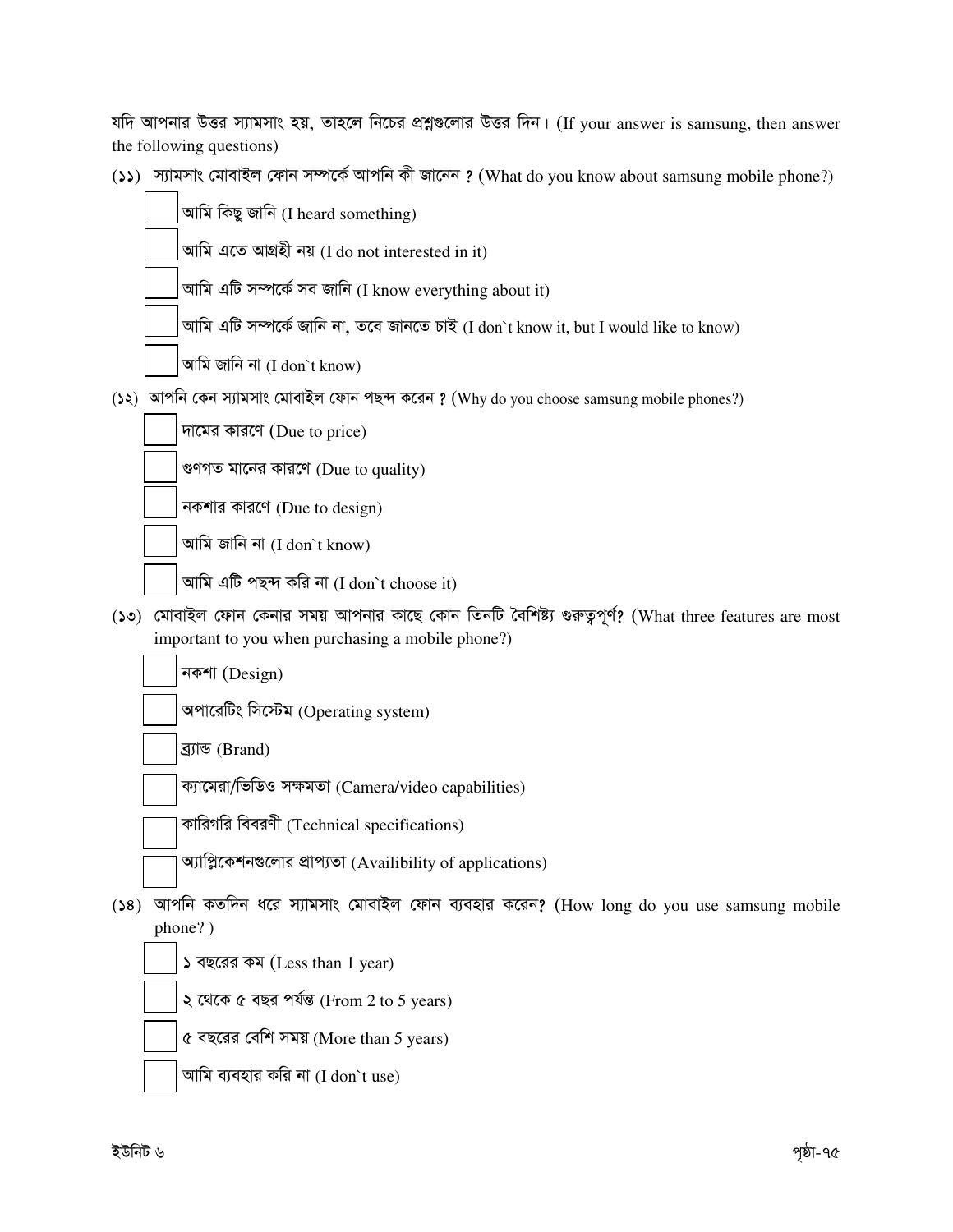(১৫) স্যামসাং পণ্য সম্পর্কে আপনি কীভাবে শুনেছেন? (How did you hear about samsung product?)



(১৬) স্যামসাং ফোন দেখতে খুব স্টাইলিশ বা আড়ম্বরপূর্ণ (Samsung phones are very stylish in appearance)



(১৭) স্যামসাং মোবাইল ফোন বিভিন্ন ধরনের মডেল উপস্থাপন করে (বিস্তৃত ফাংশন) [Samsung mobile phones offer large veriety models to choose (comprehensive functions)]



(১৮) স্যামসাং মোবাইল ফোনগুলো খুব ব্যবহারকারী বান্ধব (সরাসরি মেনু ইত্যাদি) [Samsung mobile phones are very user friendly (direct menue etc.)]



(১৯) উচ্চতর প্রযুক্তি (জিপিআরএস, ব্লুটুথ ইত্যাদি) প্রয়োগে স্যামসাং মোবাইল এগিয়ে রয়েছে [Samsung mobile phones are in forefront to apply advance technologies (GPRS, Bluetooth etc.)]

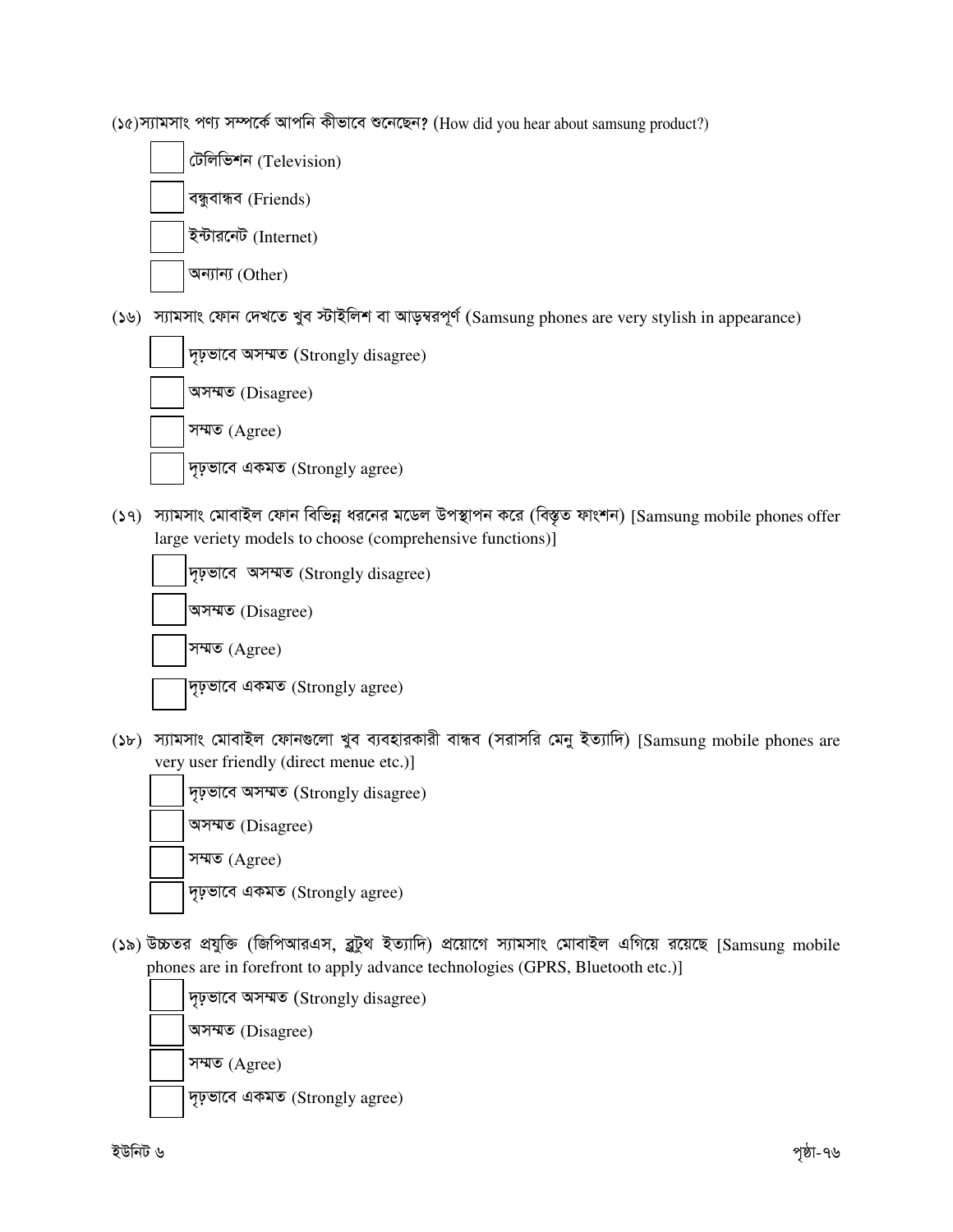(২০) স্যামসাং মোবাইল ফোনগুলো টেকসই (Samsung mobile phones are durable)

| সম্মত (Agree)                           |
|-----------------------------------------|
| অসম্মত (Disagree)                       |
| দৃঢ়ভাবে অসম্মত (Strongly disagree)     |
| $\sqrt{q}$ চ্ছাবে একমত (Strongly agree) |

 $(2)$  সুনামের ভিত্তিতে স্যামসাং মোবাইল ফোনের র্যাংকিং করুন (Ranking of samsung mobile phones on the basis of its reputation)



- (২২) স্যামসাং মোবাইল ফোনে অসাধারণ গ্রাহক পরিসেবা রয়েছে (সুবিধাজনক মেরামত স্থান) [Samsung mobile phones have excellent customer services (Convenient repair location)]
	-

 $\overline{z}$ য়া (Yes)  $|\overline{r}$  | না (No)

- (২৩) স্যামসাং মোবাইল ফোন খুব সুবিধাজনক স্থানে পাওয়া যায় (Samsung mobile phones are available in very convenient locations)
	-

 $\stackrel{\ast}{\mathfrak{V}}$  (Yes)  $\qquad \qquad$   $\qquad \qquad$   $\qquad \qquad$   $\qquad \qquad$   $\qquad \qquad$   $\qquad \qquad$   $\qquad \qquad$   $\qquad \qquad$   $\qquad \qquad$   $\qquad \qquad$   $\qquad \qquad$   $\qquad \qquad$   $\qquad \qquad$   $\qquad \qquad$   $\qquad \qquad$   $\qquad \qquad$   $\qquad \qquad$   $\qquad \qquad$   $\qquad \qquad$   $\qquad \qquad$   $\qquad \qquad$   $\qquad \qquad$ 

(২৪) স্যামসাং মোবাইল ফোনের মার্কেটিং সম্পর্কে আপনার ধারণা কী? (What do you think about samsung mobile phone`s marketing? )



ভালো বিজ্ঞাপন (Good advertisement)

খুব কম বিজ্ঞাপন (There are two little advertisements)

খুব বেশি বিজ্ঞাপন (There are too many advertisements)

অচিত্তাকৰ্ষক বিজ্ঞাপন (Non-impressive advertisements)

 $(36)$  স্যামসাং মোবাইল ফোনের গুণগতমান সম্পর্কে আপনার কী ধারণা? (What do you think about quality of samsung mobile phones?)

খারাপ  $(Bad)$ ভালো  $(Good)$ সেরা (Best)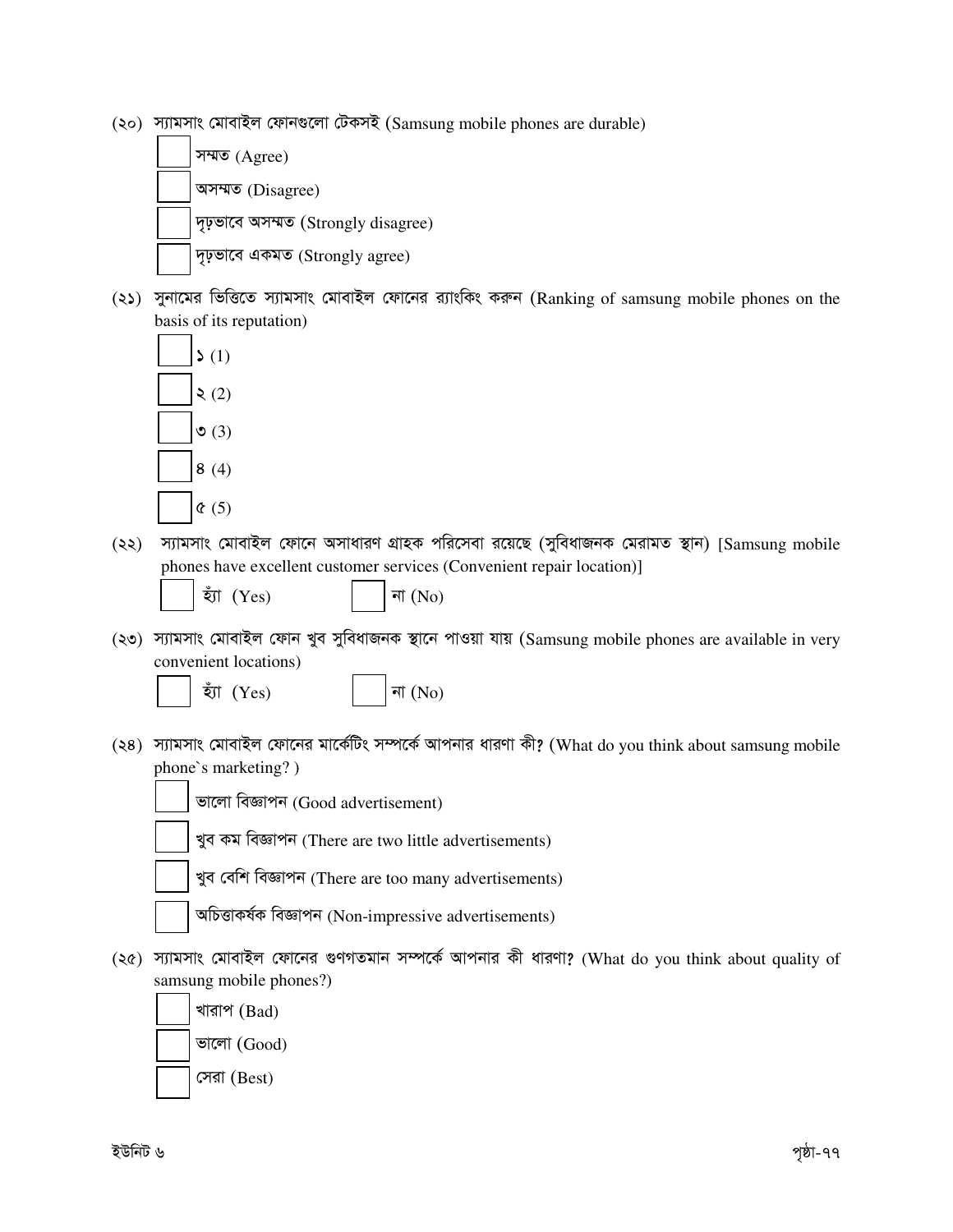(২৬) ভয়েসকল বাদ দিয়ে স্যামসাং মোবাইল ফোন কাৰ্যকর (Excluding voice calls do samsung mobile phones are useful)



- $\check{\mathfrak{V}}$ l (Yes)  $|\mathfrak{V}(\mathbf{N}_0)|$
- (২৭) স্যামসাং মোবাইল ফোন কি গেমিং, সঙ্গীত এবং সামাজিক নেটওয়ার্কিংয়ের মতো প্রাথমিক ব্যবহারগুলো সম্পূর্ণ করে? (Do samsung mobile phones complete your primary uses like gaming, music and social networking?)

 $\mathsf{res}$ ) | না $(\mathsf{No})$ 

(২৮) স্যামসাং মোবাইল ফোনগুলো সেৱা ব্যাটারি ব্যাক-আপ দেয় (Samsung mobile phones provide best battery back up)



 $(25)$  স্যামসাং মোবাইল ফোনের ভালো স্পিকার রয়েছে (Samsung mobile phones have better speakers)

| দৃঢ়ভাবে অসম্মত (Strongly disagree) |
|-------------------------------------|
| অসম্মত (Disagree)                   |
| সম্মত (Agree)                       |
| দৃঢ়ভাবে একমত (Strongly agree)      |

(৩০) স্যামসাং মোবাইল ফোনে অধিক ও গুণগতমানের সরঞ্জামাদি আছে (Samsung mobile phones have more and qualitative accessories)

| দৃঢ়ভাবে অসম্মত (Strongly disagree) |
|-------------------------------------|
| অসম্মত (Disagree)                   |
| সম্মত $(A\text{gree})$              |
| দৃঢ়ভাবে একমত (Strongly agree)      |

(৩১) স্যামসাং মোবাইল ফোনের বডি শক্তিশালী (Samsung mobile phones have strong body)

দৃঢ়ভাবে অসম্মত (Strongly disagree)

অসম্মত (Disagree)

সম্মত (Agree)

দৃঢ়ভাবে একমত (Strongly agree)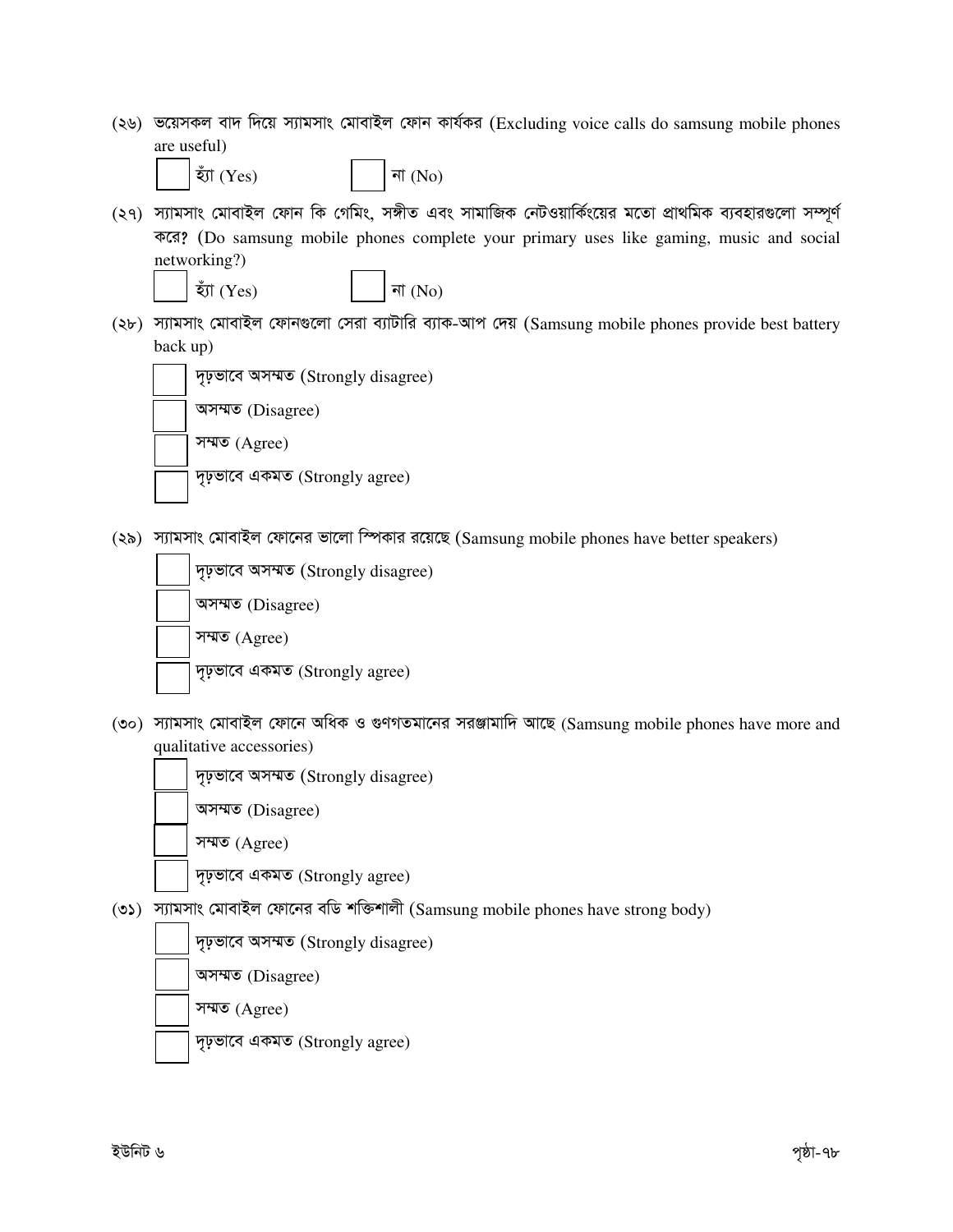- $(2)$  স্যামসাং মোবাইল ফোনের প্রশস্ত এবং গুণগতমানের স্ক্রিন আছে (Samsung mobile phones have wide and qualitative screens)
	- দৃঢ়ভাবে অসম্মত (Strongly disagree)
	- অসম্মত (Disagree)
	- সম্মত $(A)$ 
		- $\overline{p}$  pৃভাবে একমত (Strongly agree)
- (৩৩) স্যামসাং মোবাইল ফোনের ভাল স্পর্শ সংবেদনশীলতা রয়েছে (Samsung mobile phones have better touch sensitivity)
	- দৃঢ়ভাবে অসম্মত (Strongly disagree)
	- অসম্মত (Disagree)
	- সম্মত (Agree)
	- দৃঢ়ভাবে একমত (Strongly agree)
- $(34)$  স্যামসাং মোবাইল ফোনের ভাল ছবি এবং ভিডিও ধারণের মান রয়েছে  $(Samsung \text{ mobile phones have good})$ picture and video capturing quality)
	- দৃঢ়ভাবে অসম্মত (Strongly disagree)
	- অসম্মত (Disagree)
	- সম্মত (Agree)
	- দৃঢ়ভাবে একমত (Strongly agree)
- (৩৫) আপনি কি নিজের বন্ধু-বান্ধব, পরিবার ও আত্নীয়-স্বজনদের স্যামসাং মোবাইল কেনার সুপারিশ করবেন? (Do you recommend samsung mobile phones to your friends, family and relatives)
	- হ্ঁয়া, অবশ্যই (Yes, of course)
	- না, আমি করব না  $(No, I don't)$
	- $\overline{\phantom{x}}$  করতে পারি আবার নাও পারি (May be couple of them)
	- $\vert$  আমি জানি না (I don`t know)
- (৩৬) স্যামসাং মোবাইল ফোন উৎপাদন অব্যাহত রাখা উচিত কি না (Whether samsung should continue making mobile phones?)

 $\overline{z}$ া (Yes)  $\Box$  না (No)

(৩৭) স্যামসাং মোবাইল ফোন সম্পৰ্কে অন্যান্য মতামত থাকলে তা লিখুন। (Write down have any opinion about samsung mobile phones.)

## সারসংক্ষেপ:

নমুনা প্রশ্নে ব্যক্তিগত তথ্যাদি থাকা আবশ্যক। তারপর বিষয়ভিত্তিক বা যা জানতে চাওয়া হচ্ছে সে বিষয়ে প্রশ্ন থাকবে। প্ৰশ্নগুলো ধারাবাহিক ও ক্রম অনুযায়ী সাজানো উচিত। প্রশ্নমালায় লিখিত স্বাধীন মতামতের সুযোগ দেওয়া ভালো।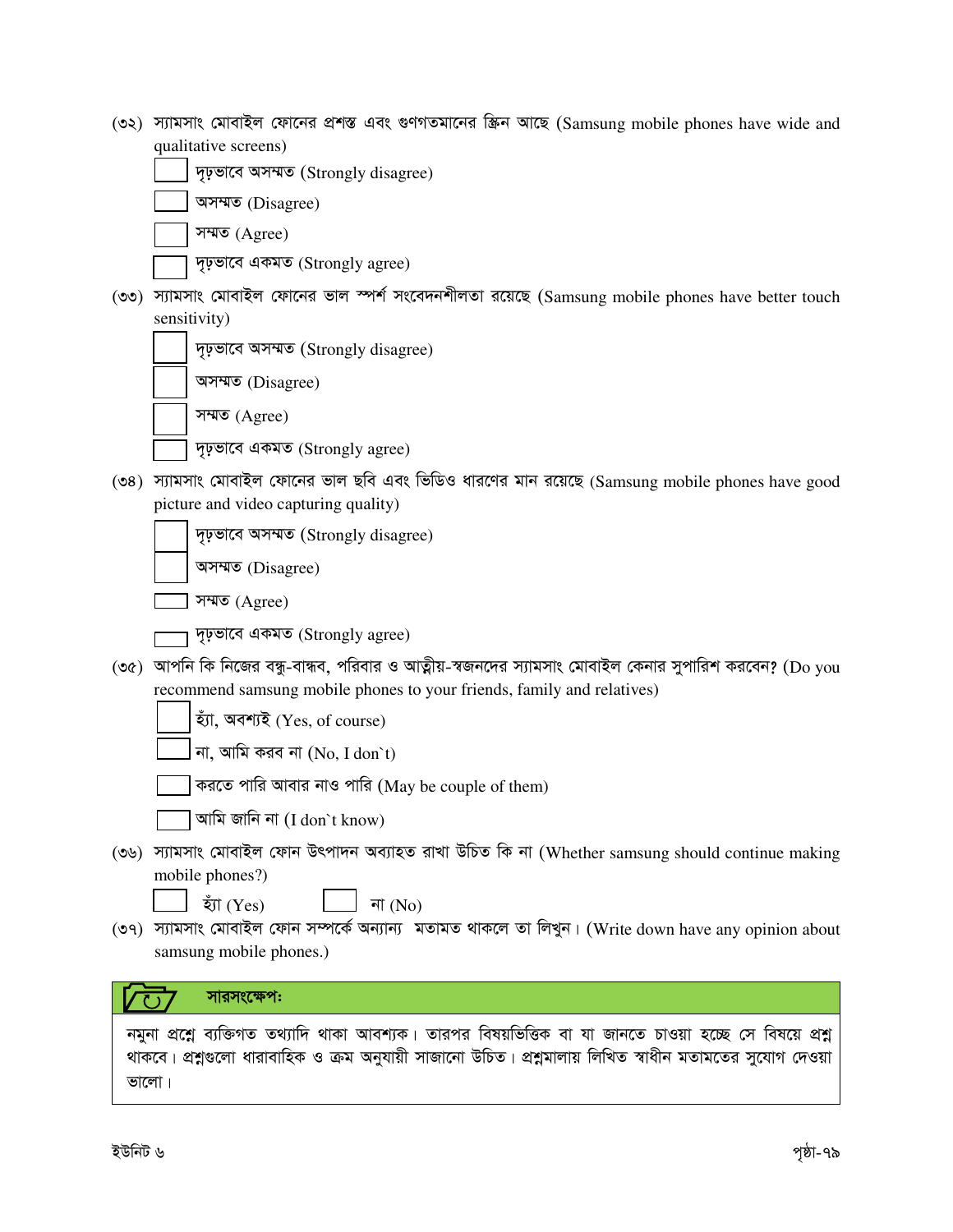

• পাইলট জরিপ পরিচালনা করতে পারবেন।

#### পাইলট জরিপের সংজ্ঞা

#### **Definition of Pilot Survey/Study**

কোনো জরিপ কাজ ব্যাপকভাবে করার আগে স্বল্পপরিসরে যে জরিপ কাজ করা হয়, তাকে পাইলট বা পরীক্ষামূলক জরিপ বলে। এটি পূর্ণাঙ্গ স্টাডির ক্ষুদ্র সংস্করণ। 'A pilot study is a mini-version of a full-scale study or a trial run done in preparation of the complete study,' একে সম্ভাব্যতা পরীক্ষাও (Feasibility study) বলে। পাইলট জরিপে মোট সমগ্রকের খুব সামান্য নমুনার জরিপ করা হয় এবং সুবিধাজনক নমুনা বেছে নেয়া হয়।

'Pilot study as an experimental exploratory test, preliminary, trial or try out investigation.'অৰ্থাৎ 'পাইলট জরিপ হলো একটি পরীক্ষামূলক গবেষণাধর্মী পরীক্ষা যা পুরো অনুসন্ধান কাজের পূর্ববর্তী প্রাথমিক পদক্ষেপ বা চেষ্টা'। উদাহরণ হিসেবে বলা যায়, বাংলাদেশ নির্বাচন কমিশন পুরো দেশের ভোটিং সিস্টেমকে EVM (Electronic Voting Machine) এর মাধ্যমে নেয়ার আগে সুবিধাজনক যেকোনো কেন্দ্রে পরীক্ষামূলভাবে চালু করে দেখল। এটা পাইলট স্টাডি।

## পাইলট স্টাডি পরিচালনার কারণসমূহ

#### (Reasons for Conducting Pilot Study)

#### প্ৰধান কারণসমূহ (Main reasons)

- (১) প্রক্রিয়া (Process) : সম্ভাব্যতা পরীক্ষার মাধ্যমে প্রধান স্টাডি বাস্তবায়নেরও মোটামুটি প্রক্রিয়া সম্পন্ন হয়।
- (২) ব্যবহারযোগ্য সম্পদ (Resources): প্রধান স্টাডি বাস্তবায়ন করতে কী পরিমাণ বস্তুগত ও অবস্তুগত সম্পদ লাগবে তা পরিমাপ করতে সহজ হয়।
- (৩) ব্যবস্থাপনা (Management) : এটা সম্ভাব্য মানবসম্পদ ও তথ্য ব্যবস্থাপনা সমস্যাও কভার করে।
- (8) বৈজ্ঞানিক পন্থা (Scientific way ): প্রধান স্টাডি সম্পন্ন করতে গেলে কী ধরনের সাড়া বা প্রতিক্রিয়া, প্রভাব, বিচ্যতি ঘটতে পারে তা বৈজ্ঞানিক পন্থায় মহড়া দিতে সাহায্য করে।

#### অন্যান্য কারণসমূহ (Other reasons)

- (১) পর্যাপ্ত গবেষণা ইনস্ট্রমেন্টের পরীক্ষা ও উন্নয়ন।
- (২) পূর্ণাঙ্গ স্টাডি বা জরিপের সম্ভাব্যতা যাচাই করা সম্ভব।
- (৩) স্টাডির জন্য প্রাথমিক ডেটা সংগ্রহের ফলপ্রসু নমুনায়ন কাঠামো ও পদ্ধতি বা কৌশল প্রতিষ্ঠা করা।
- (৪) পরিকল্পিত স্টাডির জন্য কী ধরনের সম্পদ প্রয়োজন তা নির্ধারণ।
- (৫) সম্ভাব্য সমস্যা উন্মোচনে প্ৰস্তাবিত তথ্য বিশ্লেষণ কৌশল পরিমাপ।
- (৬) গবেষণা বা অনুসন্ধান প্রশ্নমালা ও পরিকল্পনা উন্নয়ন।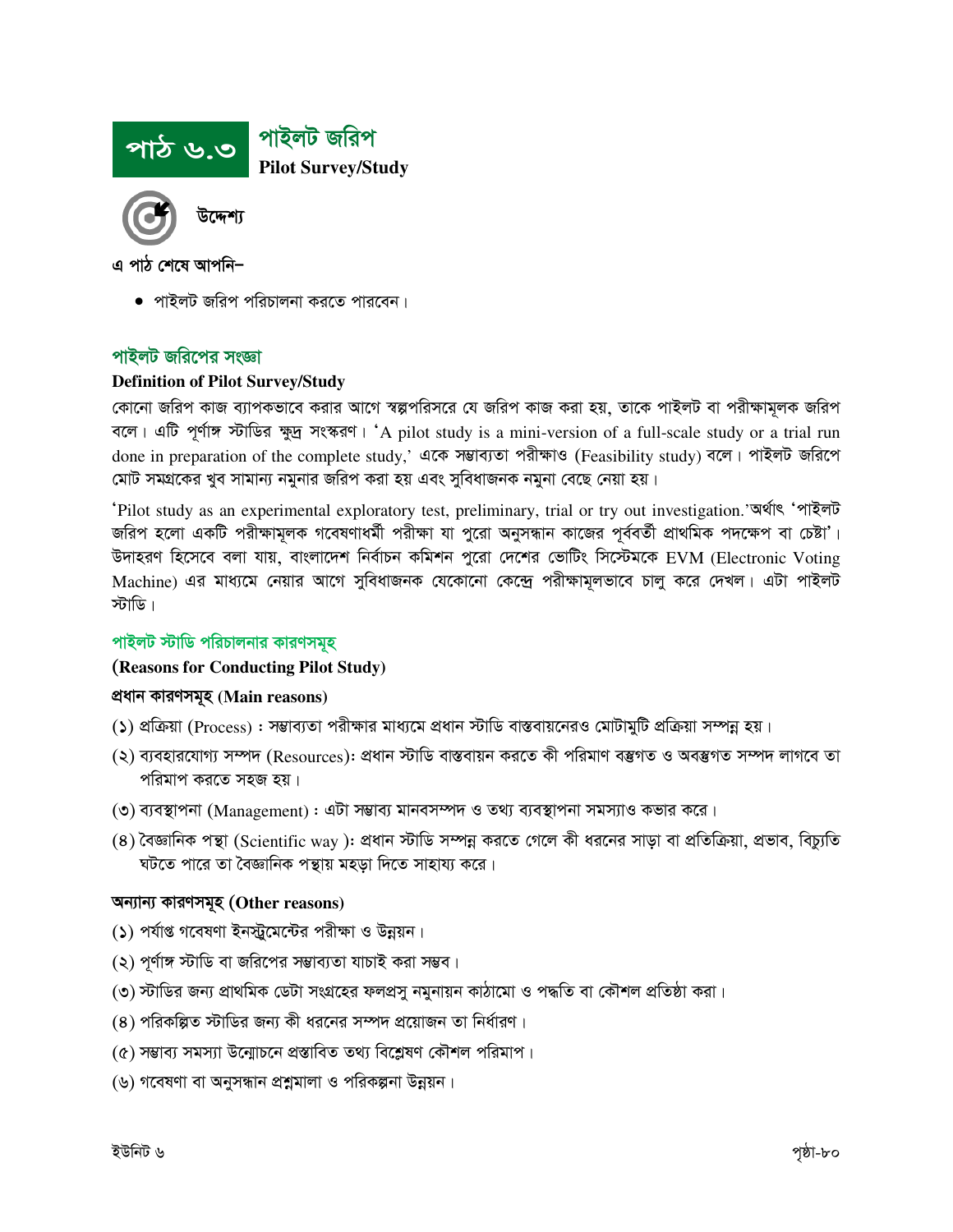(৭)প্রধান স্টাডি বাস্তবায়নে অর্থ প্রদানকারী কর্তৃপক্ষ (Funding Authorities) এবং অন্যান্য অংশীজনদের (Stakeholders) সম্ভুষ্টি আনয়ন।

## পাইলট স্টাডির সুবিধা-অসুবিধা

### (Advantage and Disadvatages of Pilot Study)

পাইলট স্টাডির সুবিধা-অসুবিধা সম্পর্কে নিচে আলোচনা করা হলো:

## পাইলট স্টাডির সুবিধা (Advantage of Pilot Study)

- (১) এটা মূল স্টাডির প্রাথমিক অনুমান পরীক্ষা (Preliminary testing of hypothesis) যাচাই করতে সাহায্য করে। অর্থাৎ মূল স্টাডির ভ্রমণপথে কোন কোন অনুমানের পরিবর্তন বা বাতিল করা বা নতুনভাবে উন্নয়ন করতে হবে তা নির্দেশ করে।
- (২) মূলস্টাডি বাস্তবায়নে গবেষককে নিত্য নতুন ধারণা, এপ্রোচ এবং ক্লু দিয়ে পাইলট স্টাডি সহায়তা করে।
- (৩) পরিকল্পিত পরিসংখ্যানিক ও বিশ্লেষণাত্নক প্রক্রিয়া উন্নয়নে পুঙ্খানুপুঙ্খ পরীক্ষা (Thorough check) করতে সাহায্য করে।
- (৪) সম্ভাব্য অনাকাজ্ঞিত সমস্যা হ্রাস করতে সহায়তা করে।
- (৫) প্রচুর সময় ও অর্থের সাশ্রয় করে।
- (৬) বিকল্প কর্মপন্থার উন্মেষ ঘটায়।
- (৭) মূল স্টাডি করা উচিৎ কি না তার দিক-নির্দেশনা পাওয়া যায়।

#### পাইলট স্টাডির অসুবিধা (Disadvantages of Pilot Study)

- (১) পাইলট স্টাডির দ্বারা প্রাপ্ত তথ্যাদি অনেক সময় অযথার্থ অনুমান বা ধারণার জন্ম দেয়।
- (২) পাইলট স্টাডি সার্থকভাবে সম্পন্ন করা মানেই পূর্ণাঙ্গ স্টাডি সফলভাবে সম্পন্ন হবে তার গ্যারান্টি সব সময় ঠিক নয়।
- (৩) পাইলট স্টাডি ছোটো পরিসরে করা হয় বিধায় এর অনুষঙ্গও ছোটো। পূর্ণাঙ্গ স্টাডির ভ্রমণপথ ও অনুষঙ্গ বড় বিধায় পাইলট স্টাডির অভিজ্ঞতা অনেকসময় ফলপ্রদ হয় না।

#### পাইলট জরিপ/স্টাডির প্রকারভেদ

#### (Types of Pilot Survey/Study)

পাইলট জরিপ/স্টাডিকে দুটি দৃষ্টিকোণ থেকে ভাগ করা যায়-

- (১) সংগঠন অনুসারে (According to organization)
- (২) উত্তরদাতা অংশগ্রহণকারী অনুসারে (According to respondent participation)

সংগঠন অনুসারে এটি আবার দুই প্রকার। যথা: (ক) বাহ্যিক (External) এবং (খ) অভ্যন্তরীণ (Internal)

আর উত্তরদাতা অংশগ্রহণকারী অনুসারেও দুই প্রকার। যথা:

(ক) অঘোষিত (Undeclared) এবং (খ) অংশগ্ৰহণমূলক (Participatory)

#### (১) সংগঠন অনুসারে

(ক) বাহ্যিক পাইলট জরিপ (External pilot survey):

যে পাইলট জরিপে জরিপকৃত ব্যক্তিদের মূল জরিপে অন্তর্ভুক্ত করা হয় না, তাকে বাহ্যিক পাইলট জরিপ বলে।

(খ) অভ্যন্তরীণ পাইলট জরিপ (Internal pilot survey):

এ ধরনের পাইলট জরিপে জরিপকৃত ব্যক্তিদের মূল জরিপে অন্তর্ভুক্ত করা হয়।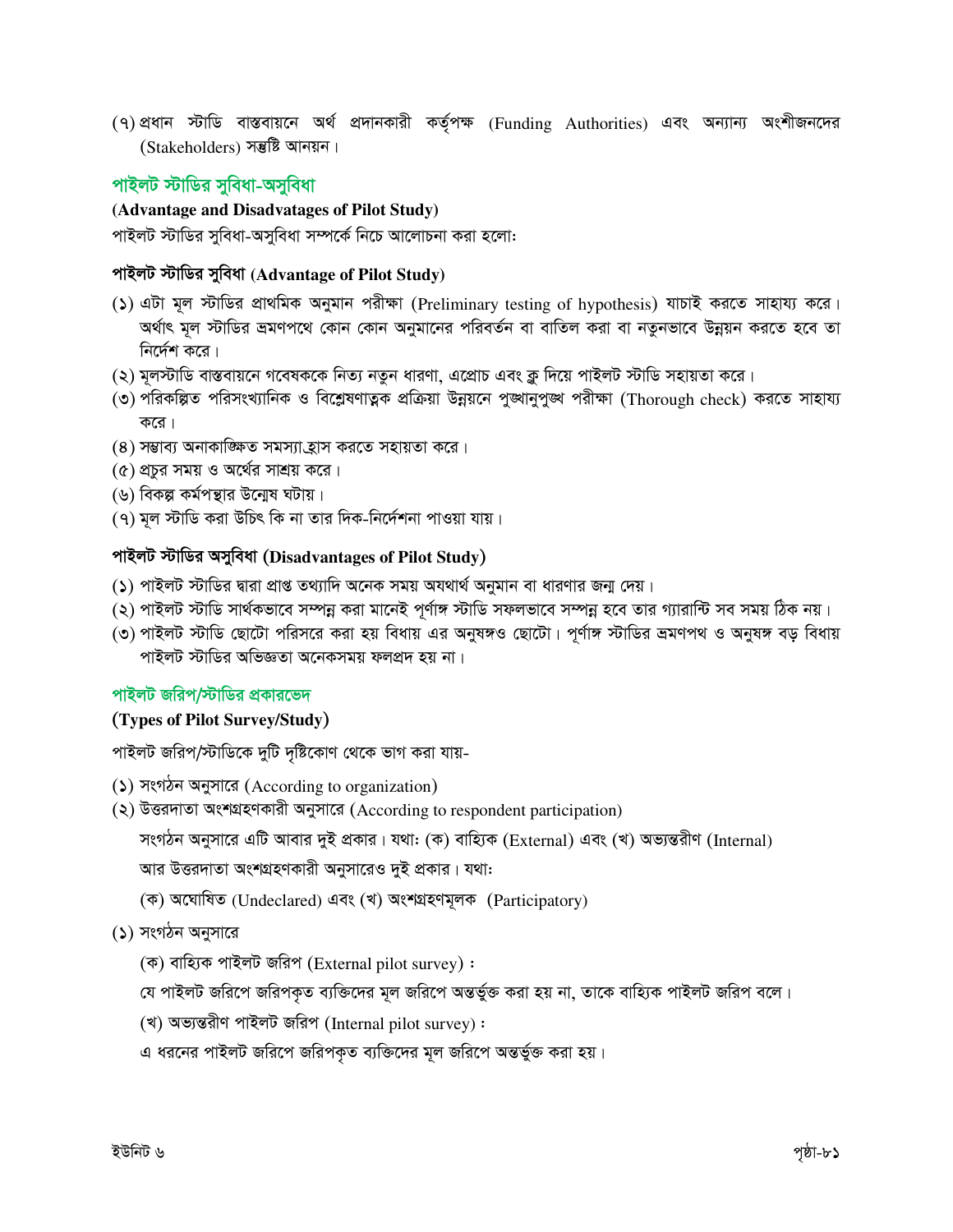উত্তরদাতা অংশগ্রহণকারী অনুসারে

(ক) অঘোষিত পাইলট জরিপ (Undeclared pilot survey):

এ ধরনের জরিপে পূর্ব থেকে কোনো ঘোষণা দেওয়া হয় না। অংশগ্রহণকারীদের নিকট হতে এমনভাবে তথ্য সংগ্রহ করা হয় যেন এটা প্রকৃত এবং পূর্ণ জরিপ (Real and full scale survey)।

(খ) অংশগ্ৰহণমূলক পাইলট জরিপ (Participatory pilot survey):

এ ধরনের জরিপে অংশগ্রহণকারী বা উত্তরদাতাদের প্রশ্ন বুঝিয়ে দেওয়া হয় বা কোন প্রশ্নটি তারা বুঝতে পারছে না তা জিজ্ঞাসা করা হয়। তাছাড়া প্রশ্নমালা সম্পর্কে তাদের প্রতিক্রিয়া, মন্তব্য এবং পরামর্শও গ্রহণ করা হয়।

#### সারসংক্ষেপ  $\sqrt{1}$

পাইলট জরিপ একটি পরীক্ষামূলক গবেষণাধর্মী পরীক্ষা যা পুরো অনুসন্ধান ক্ষেত্রের পূর্ববর্তী প্রাথমিক পদক্ষেপ বা প্রচেষ্টা। মূল স্টাডির কার্যকারিতা বৃদ্ধির জন্য এটি একটি পরীক্ষামূলক কর্মকাণ্ড। পাইলট জরিপের বেশ কিছু সুবিধা-অসুবিধা আছে। বিভিন্ন দৃষ্টিকোণ থেকে একে বিভিন্নভাবে ভাগ করা যায়।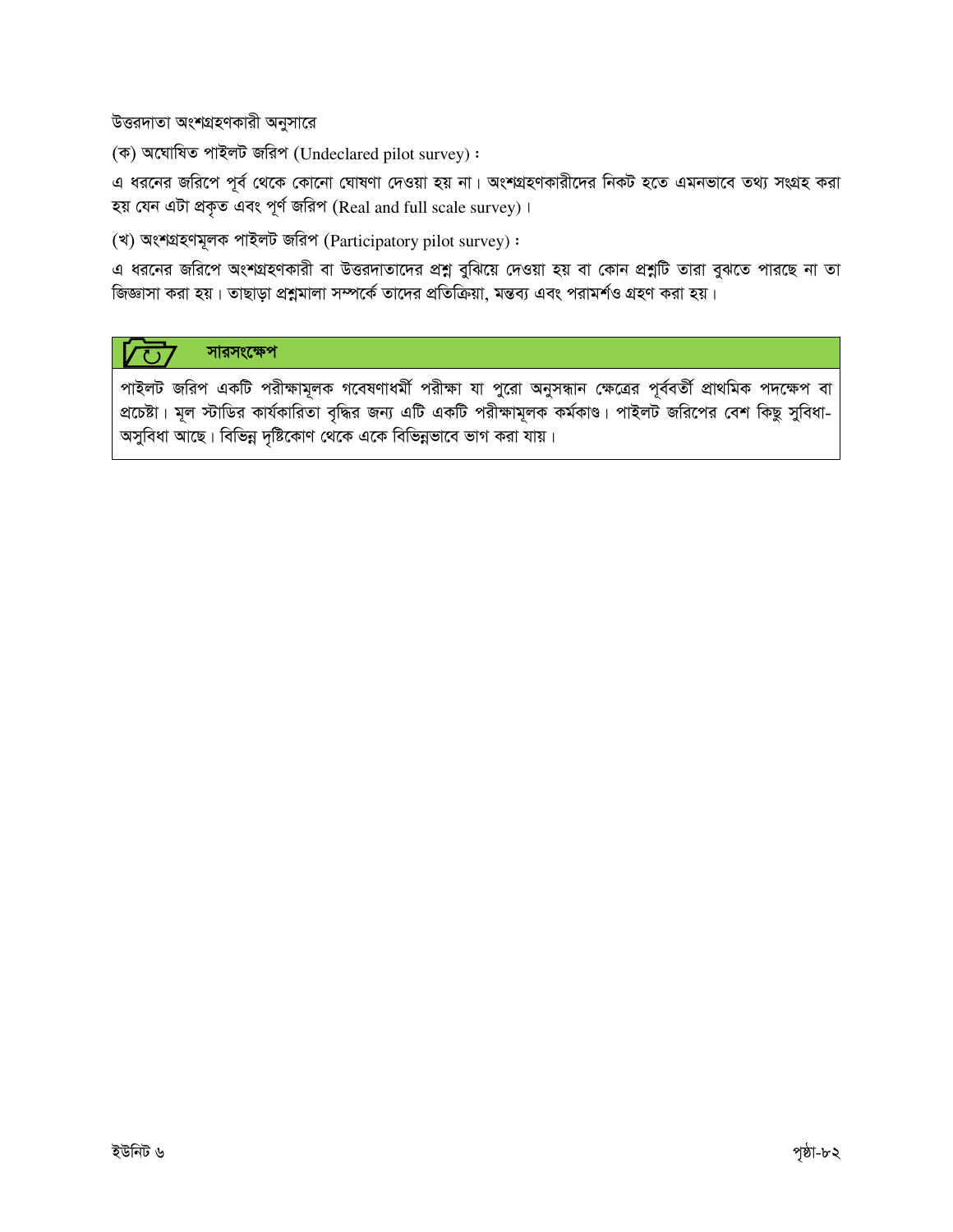## মাঠকৰ্মী/তথ্য সংগ্ৰহকারী নিয়োগ ও প্রশিক্ষণ <u>পাঠ ৬.৪</u> **Recruitment and Training for Field Investigators**



এ পাঠ শেষে আপনি–

- মাঠকৰ্মী বা তথ্য সংগ্ৰহকারী নিয়োগ দিতে পারবেন।
- মাঠকর্মী বা তথ্য সংগ্রহকারীদের প্রশিক্ষণ প্রদান করতে পারবেন।

# মাঠকৰ্মী বা তথ্য সংগ্ৰহকারী নিয়োগ ও প্ৰশিক্ষণ

## **Recruitment and Training for Field Investigators**

মাঠপৰ্যায়ে তথ্য উপাত্ত সংগ্ৰহের জন্য প্ৰফেশনাল প্ৰতিষ্ঠান বা ফাৰ্ম বা গবেষক বা ব্যবস্থাপক অধিকাংশ সময় মাঠকৰ্মী বা তদন্তকারী নিয়োগ দিয়ে থাকে। এই মাঠকর্মী/তথ্য সংগ্রহকারীগণ সরাসরি মাঠ পর্যায়ে তথ্য উপাত্ত সংগ্রহ করে। তবে নিৰ্ভুলভাবে তথ্য উপাত্ত সংগ্ৰহের জন্য মাঠকৰ্মীদের উপযুক্ত প্ৰশিক্ষণ দিতে হয়। প্ৰশিক্ষণ ছাড়া তথ্য উপাত্ত সংগৃহীত হলে তাতে ভুলভ্রান্তি হওয়ার বা প্রশ্নুপত্র না বোঝার সম্ভাবনা থাকে।

নিয়োগ (Recruitment): তথ্য উপাত্ত সংগ্রহের জন্য সবচেয়ে গুরুতুপূর্ণ কাজ হচ্ছে উপযুক্ত আগ্রহী আবেদনকারী মাঠকৰ্মী বা তথ্য সংগ্ৰহকারীদের মধ্য থেকে অধিকতর দক্ষ ও যোগ্যদের বাছাই করা এবং তাদের নির্বাচন করা। কারণ সংগৃহীত তথ্যের সঠিকতা ও নির্ভরযোগ্যতা নির্ভর করে তথ্য সংগ্রহকারীর দক্ষতা ও যোগ্যতার ওপর। তথ্য সংগ্রহকারীর উৎকর্ষতার উপর তথ্য উপাত্তের বিশ্বাসযোগ্যতা অনেকাংশ নির্ভর করে। এজন্য মাঠকর্মী বা তথ্য সংগ্রহকারীর বুদ্ধিমত্তা, কৌশল, সততা, অধ্যবসায়, ধৈৰ্য্য প্ৰভৃতি গুণাগুণ সম্পৰ্কে নিশ্চিত হতে হবে। মোটের ওপর তথ্য সংগ্ৰহকারী বা মাঠকৰ্মী হবেন এমন আকষর্ণীয় ও বিশ্বাসভাজন যার বা যাদের নিকট উত্তরদাতা উত্তর প্রদানে কোনোরূপ দ্বিধাগ্রস্ত থাকবেন না। স্ব:প্রণোদিত হয়ে উত্তরদানে এগিয়ে আসবেন। বিচক্ষণ ও অভিজ্ঞ মাঠকর্মী বা তথ্য সংগ্রহকারী ব্যক্তির পক্ষে উত্তরদাতার উত্তর বুঝতে ও লিপিবদ্ধ করতে সুবিধা হয়। তথ্য সংগ্রহকারী এমন গুণের অধিকারী হবেন যেন যেকোনো পরিস্থিতির সাথে নিজেকে খাপ খাওয়াতে পারেন। তথ্য সংগ্রহকারীদের অনুসন্ধান ক্ষেত্রের পারিপার্শ্বিক অবস্থা, লোকাচার, অংশীজনদের রুচি, পছন্দ, অভ্যাস ও ভাষা সম্পর্কে সম্যক ধারণা থাকতে হবে। তাছাড়া তথ্য সংগ্রহকারীর আচার আচরণ হবে মার্জিত ও ব্যক্তিতু হবে আকর্ষণীয়। কারণ এ গুণগুলোর দ্বারা উত্তরদাতা বা তথ্য প্রদানকারী তথ্য প্রদানে যথেষ্ট আকর্ষিত হয়। কোনো উত্তরদাতা জিজ্ঞাসা করুক বা না করুক তথ্য সংগ্রহকারী প্রথমেই তথ্য সংগ্রহের উদ্দেশ্য ব্যাখ্যা করবেন। উত্তরদাতার উত্তর প্রদানে স্বাধীনতা দিতে হবে এবং তার বা তাদের কথা গভীর মনোযোগের সাথে শোনার চেষ্টা করতে হবে। একজন সফল তথ্য সংগ্রহকারীর ভেতর সেই গুণ থাকবে যার দ্বারা তিনি উত্তরদাতাদের সাথে গভীরভাবে মিশে যেয়ে তথ্য সংগ্রহ করতে সক্ষম হন। এসকল বিষয় বিবেচনা করে মাঠকর্মী বা তথ্য সংগ্রহকারী নিয়োগ দেওয়া উচিৎ।

প্রশিক্ষণ (Training) : মাঠ পর্যায়ে তথ্য সংগ্রহের পূর্বে মাঠকর্মীদের কমপক্ষে ৩ থেকে ১২ দিনের একটি প্রশিক্ষণ ব্যবস্থা গ্রহণ করতে হবে। প্রশিক্ষণ শেষে গবেষণা ক্ষেত্রের বিস্তারিত দিক সম্পর্কে তাদেরকে একটি ব্রিফিং সেশন (Briefing session) এ অংশগ্রহণ করতে বলা হয়। গবেষকগণ বা অভিজ্ঞ ট্রেইনার এ সেশনে তথ্য সংগ্রহের জন্য হাতেকলমে দিক নিদের্শনা দেন। এ প্রশিক্ষণ যত নিবিড় (Intensive) হবে সংগৃহীত তথ্য উপাত্তের গ্রহণযোগ্যতা ও নির্ভরযোগ্যতাও ততো বৃদ্ধি পাবে। উল্লিখিত প্রশিক্ষণে নিম্নলিখিত বিষয়গুলো বিবেচনা করা হয়-

(১) তথ্য সংগ্রহকারী কীভাবে উত্তরদাতার বা তথ্য প্রদানকারীর সাথে সম্পর্ক প্রতিষ্ঠা(Rapport build) করবে।

- (২) উত্তরদাতার সাথে প্রাথমিক আলোচনা কেমন হবে।
- (৩) কীভাবে জরিপকৃত প্রশ্নের উত্তর জিজ্ঞাসা করা হবে।
- (৪) কীভাবে ধীরে ধীরে আলোচনার গভীরে প্রবেশ করতে হবে।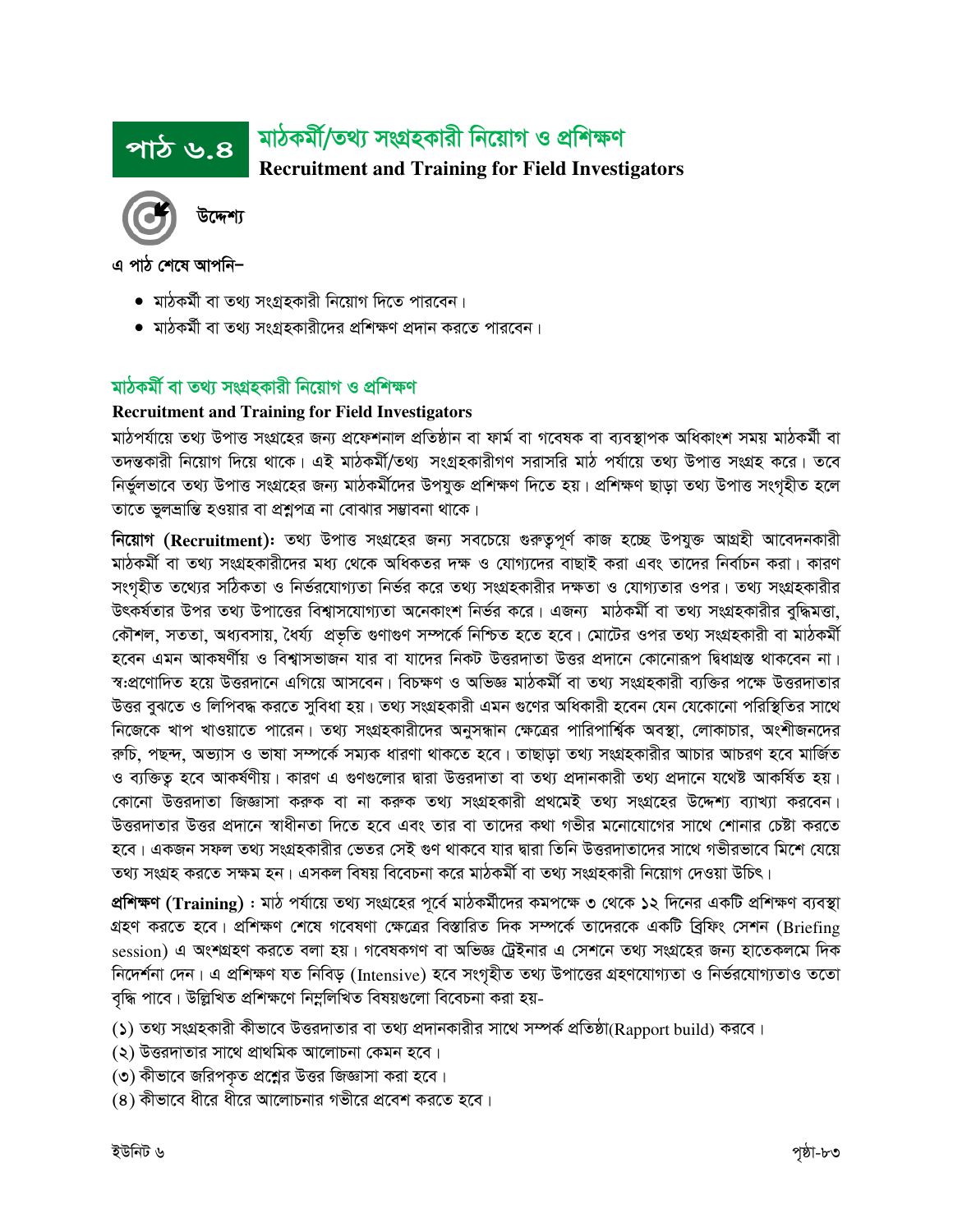- $\left( \alpha \right)$  কীভাবে উত্তরদাতার উত্তর লিপিবদ্ধসহ প্রয়োজনে রেকর্ড করতে হবে।
- (৬) কীভাবে তথ্য সংগ্রহের প্রক্রিয়া শেষ করতে হবে।

তাছাড়া মাঠকর্মী বা তথ্য সংগ্রহকারীদের প্রয়োজনে কোনো অভিজ্ঞ, দক্ষ ও পেশাগত জ্ঞানসম্পন্ন গবেষকের বা প্রতিষ্ঠানের অধীনে শিক্ষানবিস হিসেবে হাতেকলমে এ বিষয়ে প্রশিক্ষণ দেওয়া যেতে পারে।

#### সারসংক্ষেপ  $\overline{(\ }$

প্রফেশনাল প্রতিষ্ঠান বা ফার্ম বা গবেষক তথ্য-উপাত্ত সংগ্রহের জন্য মাঠকর্মী বা তথ্য সংগ্রহকারীদের নিয়োগ ও প্রশিক্ষণ দিয়ে থাকে। উপযুক্ত আগ্রহী আবেদনকারী মাঠকর্মীদের মধ্য থেকে অধিকতর দক্ষ ও যোগ্যদের বাছাই করা এবং তাদের নির্বাচন করা। নির্বাচিত বা নিয়োগকৃত মাঠকর্মীদের মধ্যে সহজাত কিছু গুণ থাকবে যা দ্বারা উত্তরদাতা উত্তর প্রদানে আকৃষ্ট হবে। দক্ষ ও সফলভাবে তথ্য সংগ্রহের জন্য মাঠকর্মী বা তথ্য সংগ্রহকারীদের প্রয়োজনীয় প্রশিক্ষণ দিয়ে প্রশিক্ষিত করে তুলতে হবে।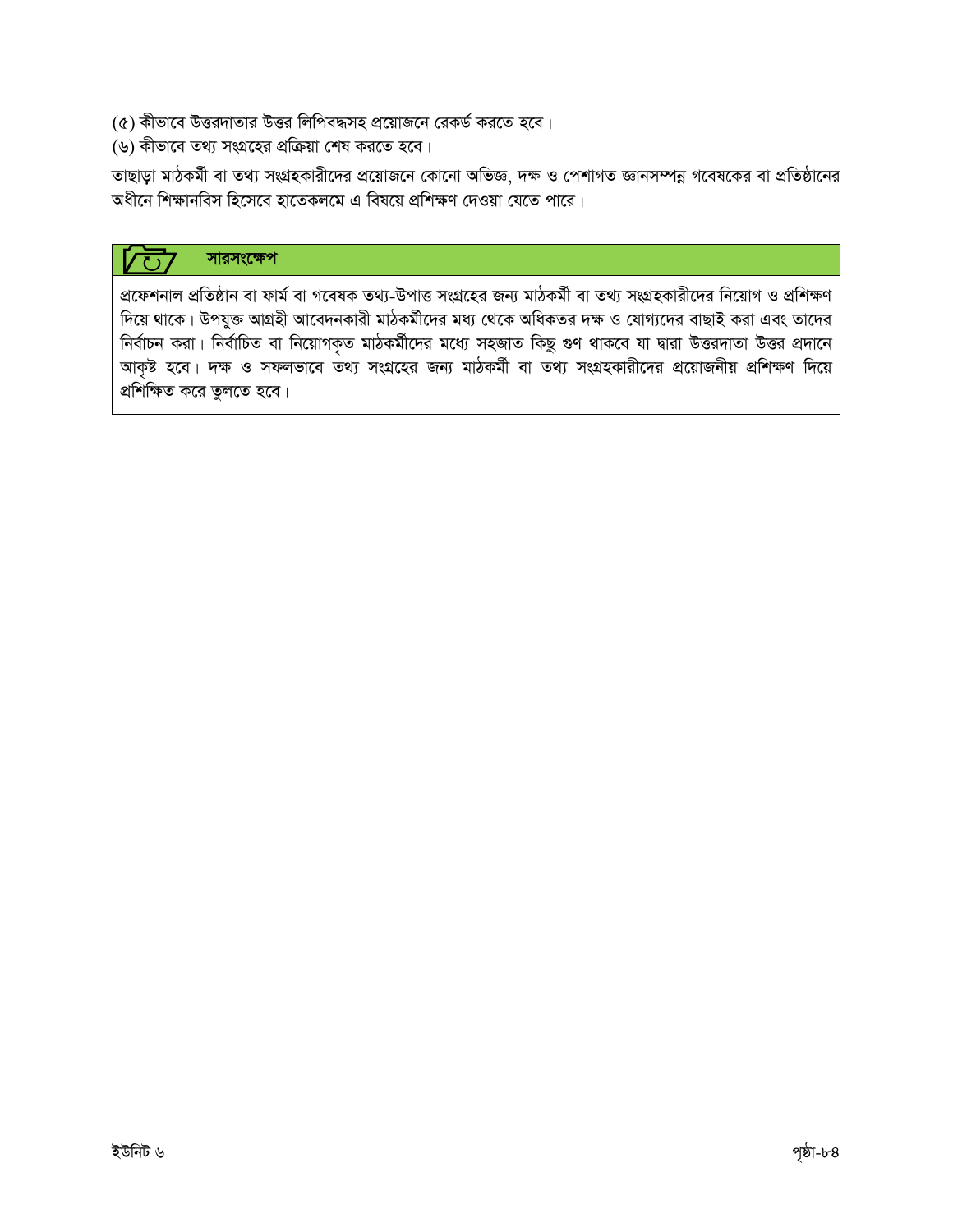

- $\bullet$  উপাত্ত সংগ্রহ এর ধারণা ব্যাখ্যা করতে পারবেন।
- উপাত্ত সংগ্রহের পদ্ধতিসমূহ বর্ণনা করতে পারবেন।

#### উপাত্ত সংগ্ৰহ

#### **Data Collection**

যে কোনো গবেষণায় উপাত্ত সংগ্রহ এবং এর বিশ্লেষণ অত্যন্ত গুরুত্বপূর্ণ। সাধারণভাবে উপাত্ত হলো তথ্য বা সংখ্যারাশি, যা থেকে উপসংহার টানা সম্ভব। গবেষণার উদ্দেশ্যে অনুসন্ধান ক্ষেত্র থেকে বিশেষ পদ্ধতিতে তথ্য উপাত্ত সংগ্রহ করাকে উপাত্ত সংগ্রহ বলে। উপাত্ত প্রধানত : দুধরনের হয়ে থাকে। প্রাথমিক উপাত্ত ও মাধ্যমিক উপাত্ত। যখন উপাত্তকে সরাসরি উত্তরদাতার কাছ থেকে সংগ্রহ করা হয় সেটা প্রাথমিক উপাত্ত। আর অন্য প্রতিষ্ঠান দ্বারা কোনো বিশেষ উদ্দেশ্যে সংগৃহীত প্রাথমিক তথ্য হতে যদি গবেষণার উপযোগী তথ্য সংগ্রহ করা হয়, তবে তা মাধ্যমিক তথ্য।

ধরা যাক, কোনো একজন গবেষক একটি বিশেষ ভৌগলিক এলাকার শিশু জন্মহার সম্পর্কে জানতে চান, সেক্ষেত্রে গবেষক সরাসরি ঐ এলাকায় গিয়ে সন্তান জন্মদানে সক্ষম নারীদের কাছে জিজ্ঞাসা করে তথ্য সংগ্রহ করতে পারবেন। এটা প্রাথমিক উৎস বা উপাত্ত। এর বিকল্প উপায় হলো, ঐ এলাকায় সিটি কর্পোরেশন বা পৌর বা ইউনিয়ন পরিষদ কর্তৃক রেকর্ডকৃত জন্ম-মৃত্যু নিবন্ধন তথ্য ব্যবহার করা। এটা মাধ্যমিক উৎস বা উপাত্ত। ব্যবসায় গবেষণাসহ সকল গবেষণায় প্রাথমিক এবং মাধ্যমিক উভয় উৎস হতে উপাত্ত সংগ্ৰহের জন্য বিভিন্ন কৌশল বা পদ্ধতি ব্যবহৃত হয়।

#### প্ৰাথমিক উপাত্ত সংগ্ৰহের পদ্ধতি

#### (Methods of Primary Data Collection)

প্রাথমিক উৎস হতে প্রাথমিক উপাত্ত সংগ্রহের জন্য সবচেয়ে গ্রহণযোগ্য ও উল্লেখযোগ্য কৌশলগুলো হলো:

- $(5)$  সাক্ষাৎকার (Interview)
- (২) প্রশ্নোত্তরিকা (Questionnaire)
- (৩) পর্যবেক্ষণ (Observation)
- $(8)$  ডকুমেন্টীরি স্টাডি (Documentary study)

ওপরে উল্লিখিত সাক্ষাৎকার ও প্রশ্নুমালার মাধ্যমে তথ্য সংগ্রহের পদ্ধতি ইউনিট- ৫ ও ৬ এ আলোচনা করা হয়েছে। তাই আমরা পর্যবেক্ষণ ও ডকুমেন্টারি স্টাডি সম্পর্কে আলোচনা করব।

#### পৰ্যবেক্ষণ (Observation)

পৰ্যবেক্ষণ পদ্ধতি হলো অভিজ্ঞতামূলক লক্ষ্যের সাথে সঙ্গতিপূর্ণ কোনো বস্তু, ঘটনা বা ব্যক্তি যেখানে অধিকাংশ সময় অবস্থান করে বা অতিবাহিত করে সেই প্রেক্ষাপট ও আচরণের সাথে সম্পর্কিত বিভিন্ন বিষয়ের নির্বাচন, উদ্দীগুকরণ, লিপিবদ্ধকরণ, সাংকেতিকরণ এবং সিদ্ধান্তগ্রহণের প্রক্রিয়ার মাধ্যমে তথ্য সংগ্রহ করে অর্থাৎ সহজভাবে বলা যায়, পর্যবেক্ষণ পদ্ধতি হচ্ছে এমন একটি কৌশল যাতে অনুসন্ধানকারী সরাসরি প্রশ্ন জিজ্ঞাসা না করে কেবল চাক্ষুস দেখে তথ্য সংগ্ৰহ করেন।

পর্যবেক্ষণ পদ্ধতি বিভিন্ন বিষয়ের ওপর ভিত্তি করে নিম্নলিখিতভাবে ভাগ করা যায়।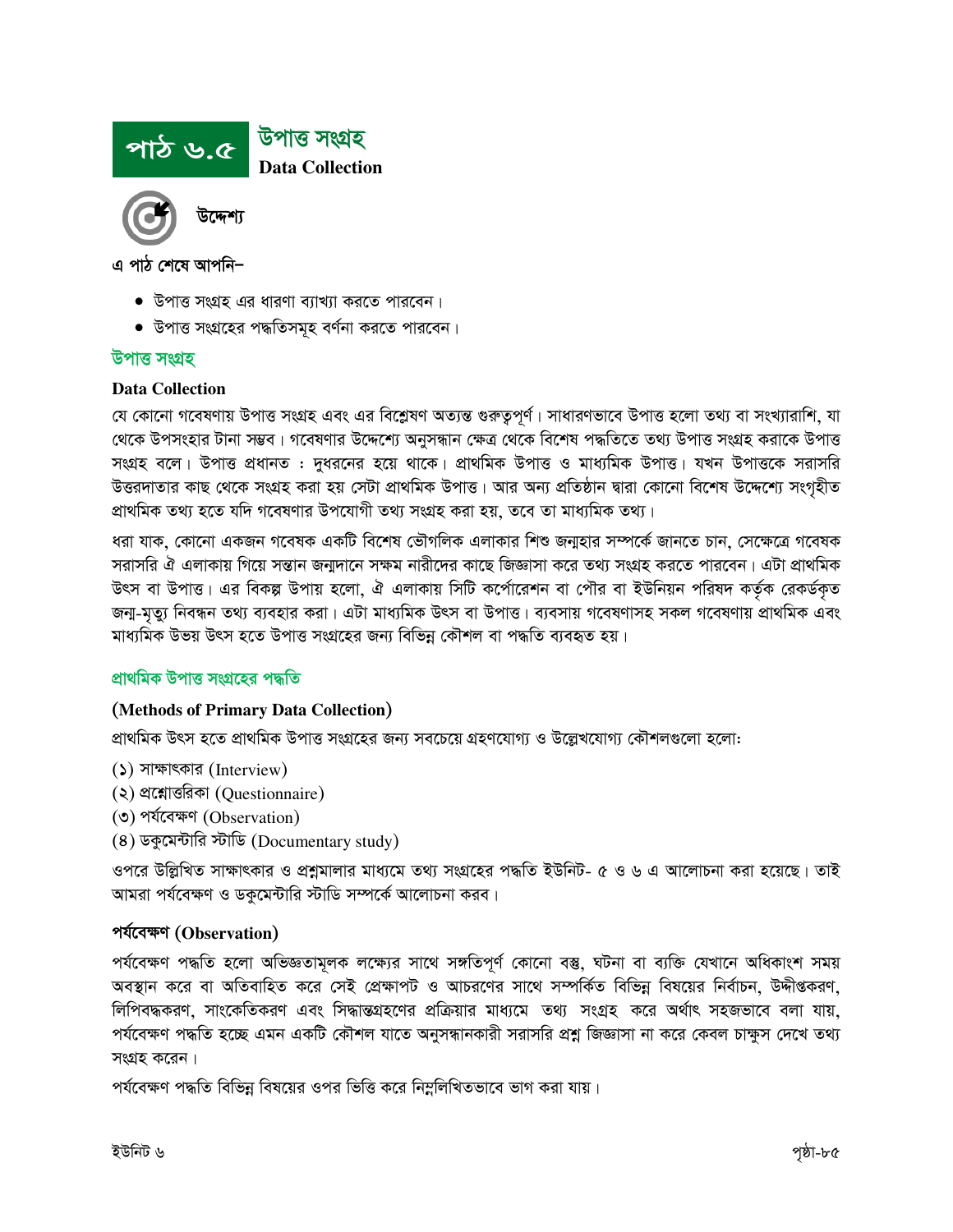- (ক) নিয়ন্ত্ৰিত পৰ্যবেক্ষণ (Controlled observation)
- (খ) অনিয়ন্ত্রিত পর্যবেক্ষণ (Uncontrolled observation)
- (গ) কাঠামোগত পৰ্যবেক্ষণ (Structured observation)
- (ঘ) অকাঠামোগত পৰ্যবেক্ষণ (Unstructured observation)
- (ঙ) অংশগ্ৰহণমূলক পৰ্যবেক্ষণ (Participatory observation)
- (চ) অংশগ্ৰহণহীন পৰ্যবেক্ষণ (Non-participatory observation)

#### ডকুমেন্টারি স্টাডি

## (Documentary study)

ডকুমেন্ট বা দলিলপত্রের উৎস দুটি। যথা- প্রাথমিক উৎস এবং মাধ্যমিক উৎস। কোনো ব্যক্তি যখন কোনো ঘটনা, অবস্থা বা বিষয়কে প্রত্যক্ষ করে এবং সেই ভিত্তিতে ডকুমেন্ট তৈরি করেন, তাকে বলে প্রাথমিক উৎস। যেমন- আত্নজীবনী, ডায়েরি, চিঠিপত্র ইত্যাদি। অবস্থা বা বিষয় সম্পর্কে তথ্যাদি অনুসন্ধান করার জন্য পূর্বে থেকে প্রকাশিত তথ্যের ভিত্তিতে যদি কোনো ডকুমেন্ট তৈরি করেন তবে তাকে মাধ্যমিক উৎস বলে। যেমন- আদমশুমারির উপাত্ত, সরকারি নথিপত্র ইত্যাদি।

গবেষণায় গবেষককে বিভিন্ন দলিলপত্র (Documents) বিশ্লেষণ করতে হয়।

#### দলিলপত্রের প্রকারভেদ

## (Types of documrnts)

- সংরক্ষিত দলিলপত্র (Archival records)
- সরকারি দলিলপত্র (Public documents)
- ব্যক্তিগত দলিলপত্ৰ (Personal documents)
- প্রশাসনিক দলিলপত্র (Administrative documents)
- গবেষণা প্ৰতিবেদন ও প্ৰকাশনা (Research Report and Publications)
- সাহিত্য ও গণমাধ্যম প্ৰকাশনা (Literary and Media Publications)

## মাধ্যমিক উপাত্ত সংগ্ৰহের পদ্ধতি (Methods of Secondary Data Collection)

আমরা জানি পূর্ব থেকে বিদ্যমান বা পূর্বে লিপিবদ্ধ করা হয়েছে এবং যা একজন গবেষকের সুনির্দিষ্ট ব্যবহারের জন্য সংগহীত হয়নি এমন উপাত্তকে মাধ্যমিক উপাত্ত বলে। মাধ্যমিক উপাত্তকে তিনটি প্ৰধান শ্ৰেণিতে বিভক্ত করা যায় :

- $\bullet$  অভিব্যক্তিমূলক দলিলপত্র (Expressive documents) জীবনী, আত্নজীবনী, ডায়েরি, চিঠিপত্র ইত্যাদি।
- গণমাধ্যমে প্রকাশিত প্রতিবেদন (Media Reports) পত্রপত্রিকা, সাময়িকী, চলচ্চিত্র, রেডিও, টেলিভিশন ইত্যাদি
- সরকারি নথিপত্র (Official Records) জন্ম, মৃতু, বিবাহ, বিচ্ছেদ সম্পর্কিত নিবন্ধিকৃত উপাত্ত, অপরাধ, নির্বাচন সমাজকর্ম মূলক পরিসংখ্যান, সরকারি ও বেসরকারি প্রতিষ্ঠান কর্তৃক পরিচালিত শুমারি ও জরিপ উপাত্ত, ব্যবসায় প্ৰতিষ্ঠান কৰ্তৃক সংগৃহীত উপাত্ত ইত্যাদি।

গবেষকগণ উপাত্তের মাধ্যমিক উৎসগুলো তিনভাবে ব্যবহার করে থাকেন।

প্রথমত - একটি গবেষণার জন্য প্রয়োজনীয় সকল উপাত্তের সরবরাহকারি হিসেবে।

দ্বিতীয়ত - একটি গবেষণার জন্য আংশিক উপাত্ত ব্যবহার হিসেবে।

তৃতীয়ত - সংগৃহীত প্রাথমিক উপাত্তের ব্যাখ্যা, যথার্থতা ও পরীক্ষা করার জন্য।

তবে নির্ভরযোগ্যতার মাত্রা ও পরিমাণগত পরিমাপযোগ্যতার মাত্রার ভিত্তিতে অভিব্যক্তিমূলক দলিলপত্রের তুলনায় গণমাধ্যমে প্রকাশিত প্রতিবেদন অধিক নির্ভরযোগ্য। আর সরকারি নথিপত্র হলো সবচেয়ে বেশি নির্ভরযোগ্য।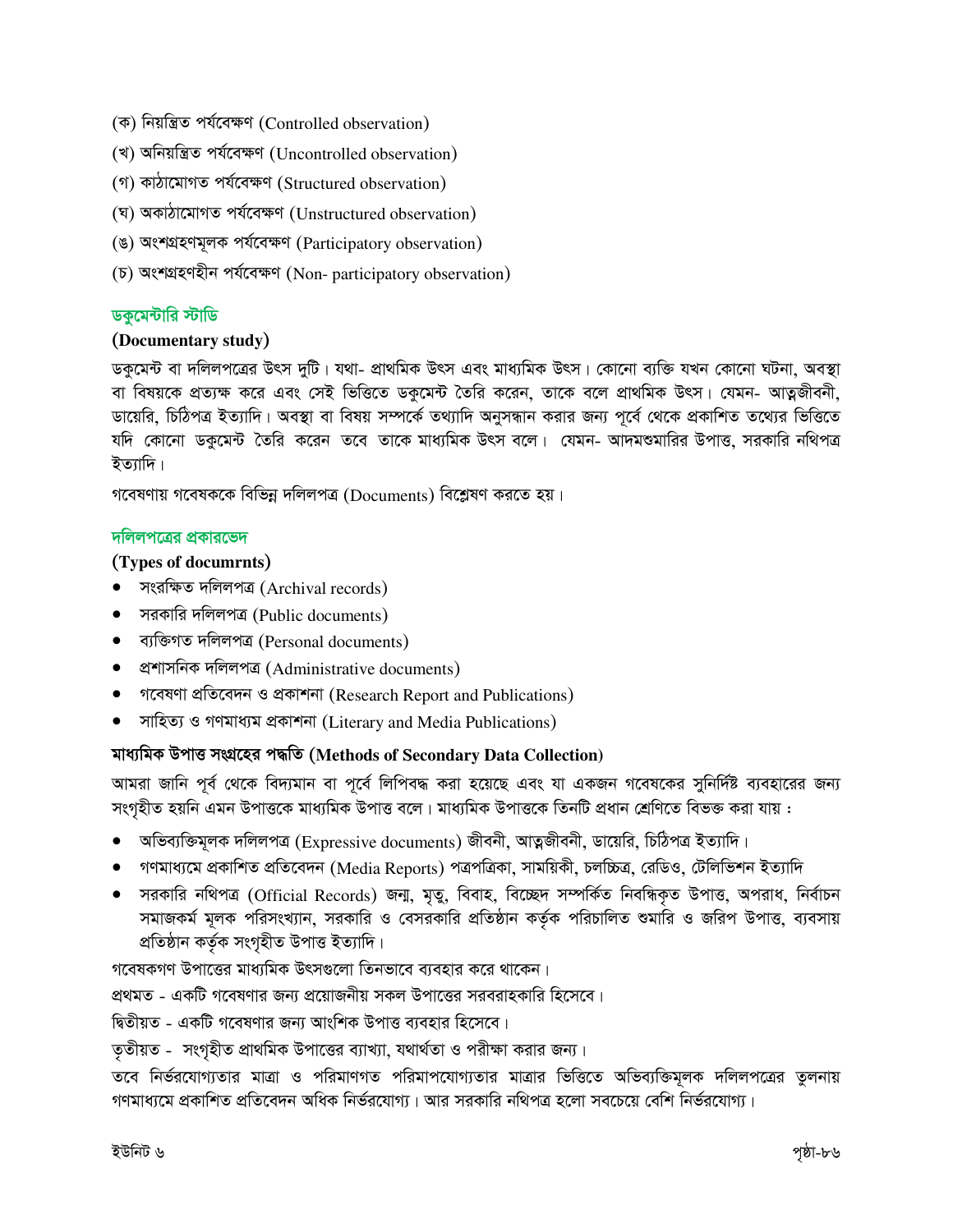#### <u>VO7</u> সারসংক্ষেপ

প্রাথমিক ও মাধ্যমিক উভয় উৎস হতেই উপাত্ত সংগ্রহ করা যায়। সাক্ষাৎকার, প্রশ্নমালা, পর্যবেক্ষণ ও ডকুমেন্ট স্টাডি হলো প্ৰাথমিক উপাত্ত সংগ্ৰহের গ্ৰহণযোগ্য পদ্ধতি। মাধ্যমিক উপাত্ত সংগ্ৰহেরও বেশ কিছু পদ্ধতি আছে। যে পদ্ধতিতেই তথ্য উপাত্ত সংগৃহীত হোক না কেন, তথ্যের যথার্থতা ও নির্ভরযোগ্যতা যে পদ্ধতিতে বেশি, গবেষক সে পদ্ধতি নির্বাচন করবেন।